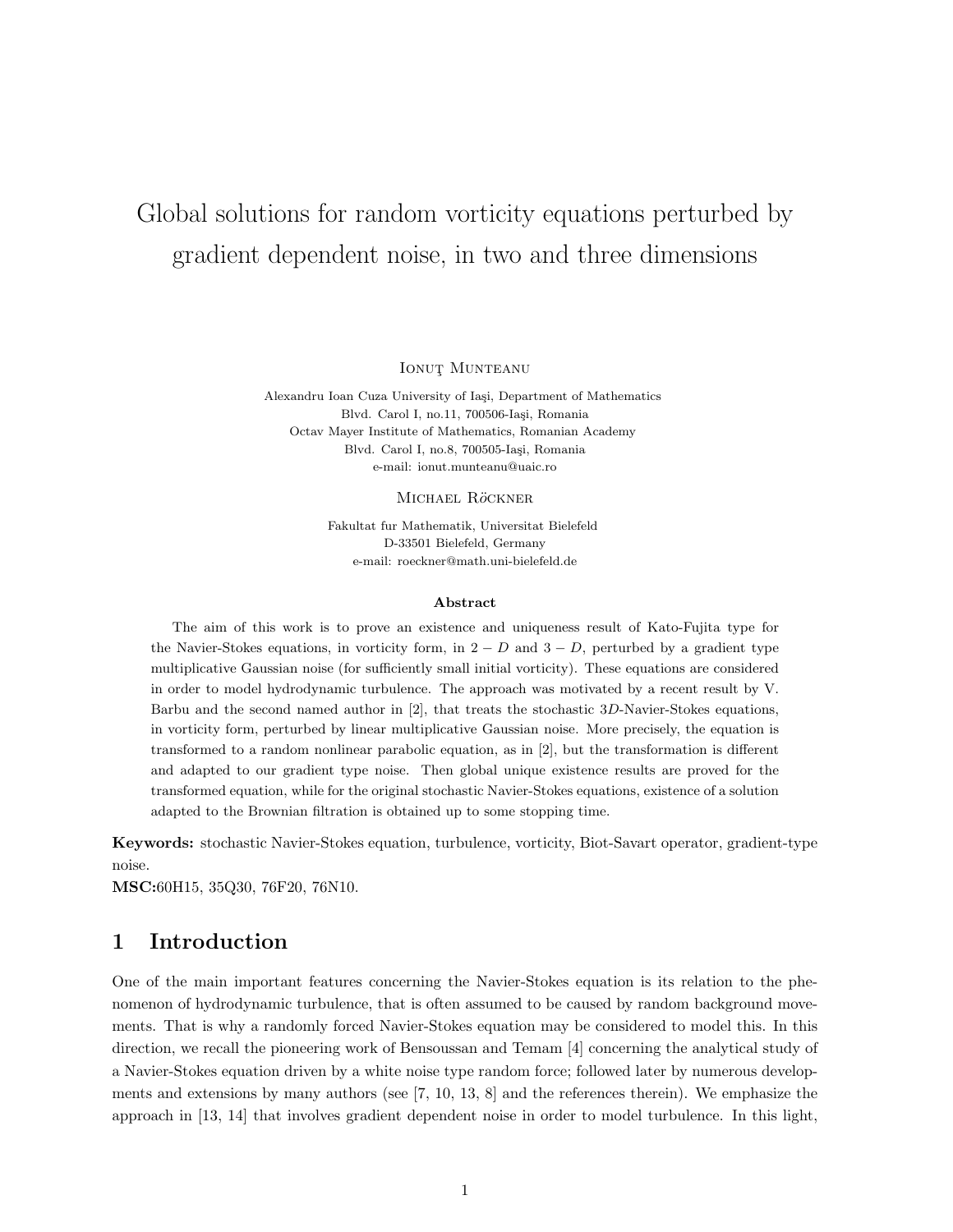we consider the following Navier-Stokes equation in dimension  $d = 2, 3$ , perturbed by gradient dependent noise

$$
\begin{cases}\n dX - \Delta X dt + (X \cdot \nabla) X dt = \sum_{i=1}^{N} A_i(X) d\beta_i(t) + \nabla \pi dt \text{ on } (0, \infty) \times \mathbb{R}^d, \\
 \nabla \cdot X = 0 \text{ on } (0, \infty) \times \mathbb{R}^d, \\
 X(0) = x \text{ in } (L^p(\mathbb{R}^d))^d,\n\end{cases}
$$
\n(1.1)

where  $x: \Omega \to \mathbb{R}^d$  is a random variable;  $\pi$  denotes the pressure;  $\{\beta_i\}_{i=1}^N$  is a system of independent Brownian motions on a probability space  $(\Omega, \mathcal{F}, \mathbb{P})$  with normal filtration  $(\mathcal{F}_t)_{t>0}$ , x is  $\mathcal{F}_0$ -adapted, and  $A_i$  are certain operators, linear in the gradient of the solution, specified below.

Our aim in this paper is to study  $(1.1)$  by writing it in vorticity form (i.e., apply the *curl* operator to it) and by transforming it into the following random partial differential equation

$$
\frac{dy}{dt} = \Delta y(t) + \Gamma^{-1}(t)[K(\Gamma(t)y(t)) \cdot \nabla](\Gamma(t)y(t)), \ t > 0; \ y(0) = U_0 = curl \ x.
$$
 (1.2)

where  $\Gamma(t)$  solves (3.5) below and K is the Biot-Savart operator. We analyze (1.2) with  $\{\beta_i(\omega)\}_{i=1}^N$  for a.e. fixed  $\omega$ . In particular, we are going to prove a Kato-Fujita type result (see [12]), i.e., we prove that for small enough initial condition there exists a globally in time unique solution of (1.2). The smallness of the initial conditions depends however on  $\omega$  (see (3.11) below). To this end, naturally we need some particular assumptions on the noise coefficients. However, there is an overlap with the assumptions in [13, 14]. But, there are cases where our assumptions hold, and those in [13, 14] do not hold, and vice versa.

Our approach through a corresponding random partial differential equation has the advantage that we can do a "path by path" analysis and, thus, obtain a better understanding of the dependence of the solution on the Brownian path, since it is obtained by a fixed point argument, i.e., by iteration.

Now let us state the assumptions precisely. In the two-dimensional case, that is  $d = 2$ , we take  $A_i$  of the form

$$
A_i X := \begin{pmatrix} a_{1i} \partial_1 X_1 + a_{2i} \partial_2 X_1 + a_{3i} \partial_1 X_2 + a_{4i} \partial_2 X_2 \\ a_{5i} \partial_1 X_1 + a_{6i} \partial_2 X_1 + a_{7i} \partial_1 X_2 + a_{8i} \partial_2 X_2 \end{pmatrix}, \ i = 1, 2, ..., N.
$$
 (1.3)

The coefficients  $a_{ji}$ ,  $j = 1, 2, ..., 8$ ,  $i = 1, ..., N$ , are given in the precise form below:

$$
a_{1i} = \sigma_i, \ a_{2i} = \sigma_i, \ a_{3i} = \mu_i \xi_1 - \theta_i \xi_2, \ a_{4i} = \theta_i \xi_1 + \mu_i \xi_2, a_{5i} = -\mu_i \xi_1 + \theta_i \xi_2, \ a_{6i} = -\theta_i \xi_1 - \mu_i \xi_2, \ a_{7i} = \sigma_i, \ a_{8i} = \sigma_i.
$$
\n(1.4)

Here,  $(\xi_1, \xi_2) \in \mathbb{R}^2$  is the space variable.  $\sigma_i : \mathbb{R}_+ \times \Omega \to \mathbb{R}$ ,  $\sigma_i = \sigma_i(t, \omega)$ ,  $i = 1, 2, ..., N$ , are continuous functions, that are  $\mathcal{F}_t$ -addapted, with  $\int_0^\infty \sigma_i^2(s)ds < \infty$ , for each  $\omega$ .  $\mu_i = \mu_i(t, \omega)$ ,  $i = 1, ..., N$  are random functions. Finally,  $\theta_i$ ,  $i = 1, 2, ..., N$  are positive constants.

For the three-dimensional case, i.e.,  $d = 3$ , we take  $A_i$  of the form

$$
A_i X := \sigma_i \mathbf{1}_3 \cdot \nabla X + \theta_i X, \ i = 1, 2, ..., N,
$$
\n(1.5)

where  $\mathbf{1}_3$  is the vector in  $\mathbb{R}^3$  with all its elements equal to one, and  $\theta_i$  and  $\sigma_i$  are as above.

**Remark 1.1.** We notice that, in  $2 - D$ , for  $N = 2$ , the special case:

$$
a_{1i} \equiv a_{2i} \equiv a_{7i} \equiv a_{8i} \equiv \sigma_i, \ i = 1, 2,
$$
  
 $a_{4i} = a_{5i} = 0, \ i = 1, 2,$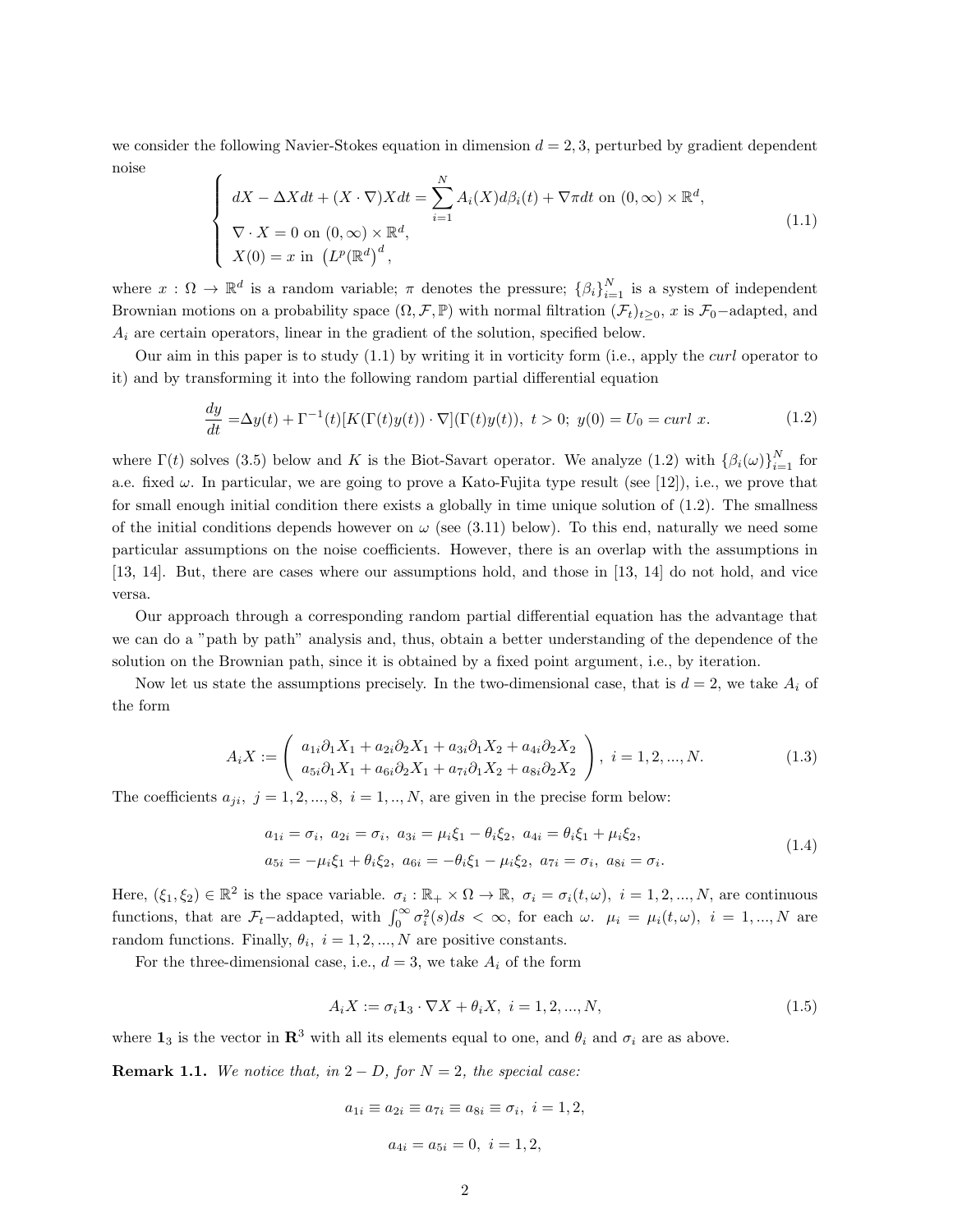and

$$
-\partial_1 a_{6i} = -\partial_2 a_{3i} = \theta_i > 0,
$$

corresponds to the model for turbulence considered in [13]. The same holds for the 3-D case we consider here.

In this work, we let  $L^p(\mathbb{R}^d)$ ,  $0 < p < \infty$  denote the space of power p–Lebesgue integrable functions with the norm  $|\cdot|_p$ ; by  $W^{l,p}(\mathbb{R}^d)$  the corresponding Sobolev space;  $H^1(\mathbb{R}^d) = W^{1,2}(\mathbb{R}^d)$ ; and by  $C_b([0,\infty); L^p(\mathbb{R}^d))$  the space of all bounded and continuous  $L^p$ -valued functions, defined on  $[0,\infty)$ , with the sup norm. Sometimes we will omit to express the dependence on the space  $\mathbb{R}^d$ , in the notations, if this will not create any confusion. We also set  $\partial_i = \frac{\partial}{\partial \xi_i}$ ,  $i = 1, ..., d$ ; and  $\mathbf{1}_d$  the vector in  $\mathbb{R}^d$  with all its elements equal to one.

As indicated above, our aim here is to show that equation (1.2) has a global strong solution, for a.e. fixed  $\omega$  and small enough initial data, in the mild sense. To this end, we shall further develop the ideas in [2], that treat the stochastic  $3-D$  Navier-Stokes equation with diffusion coefficient linear in the solution, while we analyze the case with diffusion coefficient linear in the gradient of the solution. Besides proving existence and uniqueness of solutions to (1.2), globally in time, for  $\mathbb{P}-a.e.$  fixed  $\omega \in \Omega$ , provided that the initial condition is small enough, we also prove their continuity in time, in the following sense: we shall prove that the solution is weakly−∗ continuous with respect to the time variable. For the two-dimensional case in the dual of  $L^{\frac{1}{\gamma}}(\mathbb{R}^2) \cap L^{\frac{2p}{3p-4}}(\mathbb{R}^2)$ , for some  $\frac{4}{3} < p < 2$  and  $0 < \gamma < 1$ ; while for the threedimensional case, we shall show that it is weakly– $*$  continuous in the dual of  $(L^3(\mathbb{R}^3) \cap L^{\frac{3p}{4p-6}}(\mathbb{R}^3))$ for some  $\frac{3}{2} < p < 3$ , see Theorem 3.1 and 4.1 below, respectively. Then, we deduce the existence of a solution of the  $2 - D$  Navier-Stokes equation in vorticity form, which is adapted to the Brownian filtration, up to some stopping time; and a similar result concerning the  $3-D$  Navier-Stokes equations. in Section 4.1 below. We emphasize that, when studing turbulence, the vorticity is a tool of central importance. Therefore, treating the Navier-Stokes equation in the vorticity form and obtaining existence and uniqueness results for the model is of high interest for understanding turbulence.

The structure of the paper is as follows: In Section 2 we derive the transformed equation, which is no longer a stochastic PDE, but a deterministic PDE with a random parameter. In Section 3, we concentrate on the 2D-case and in Section 4 on the 3D-case. In Section 5, we prove the existence of a solution to the original equation  $(1.1)$ , which is adapted to the filtration, but exists only up to some stopping time. This is done both in the 2D- and 3D-case.

# 2 The transformed equation

Consider the vorticity function (the vorticity field, for the three-dimensional case)

$$
U := \nabla \times X = \operatorname{curl} X;
$$

and apply the curl operator to equation (1.1).

In the two-dimensional case, taking advantage of the form of  $a_{1i},...,a_{8i}, i = 1,2,...,N$ , in (1.4), we obtain

$$
\begin{cases}\ndU = \Delta Udt + (X \cdot \nabla)Udt + \sum_{i=1}^{N} (B_i(t) + \theta_i I)Ud\beta_i \text{ in } (0, \infty) \times \mathbb{R}^2, \\
U(0, \xi) = U_0(\xi) = (curl \ x)(\xi), \ \xi \in \mathbb{R}^2,\n\end{cases}
$$
\n(2.1)

where, for all  $t \geq 0$ ,  $B_i(t) : H^1(\mathbb{R}^2) \to L^2(\mathbb{R}^2)$  is defined as

$$
B_i(t)f := \sigma_i(t)\mathbf{1}_2 \cdot \nabla f, \ i = 1, 2, \dots, N. \tag{2.2}
$$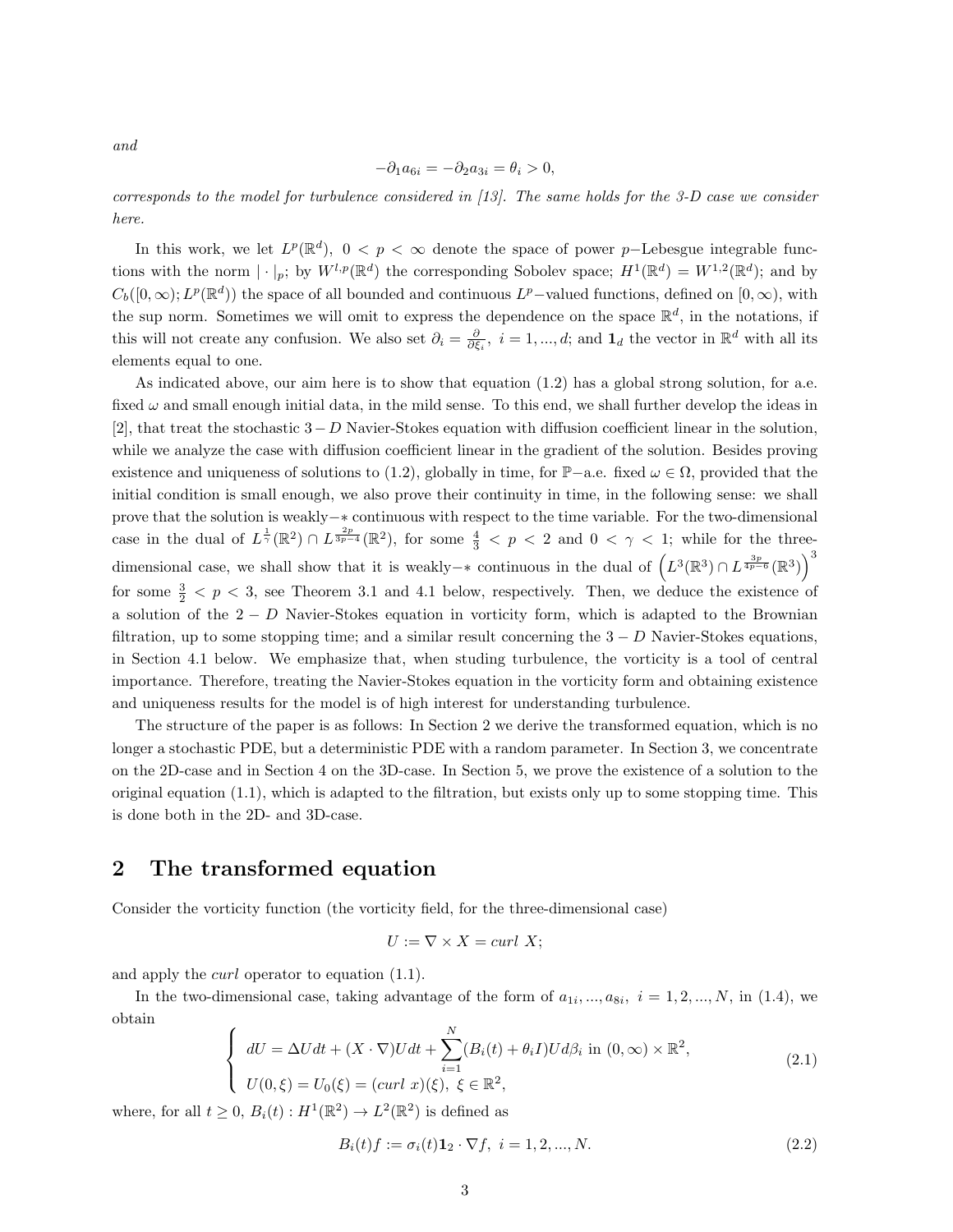While, in the three-dimensional case, we get by the special form of  $A_i$  in (1.5),

$$
\begin{cases}\ndU = \Delta Udt + (X \cdot \nabla)Udt - (U \cdot \nabla)Xdt + \sum_{i=1}^{N} (B_i(t) + \theta_i I)Ud\beta_i \text{ in } (0, \infty) \times \mathbb{R}^3, \\
U(0, \xi) = U_0(\xi) = (curl \ x)(\xi), \ \xi \in \mathbb{R}^3,\n\end{cases}
$$
\n(2.3)

where, for all  $t \geq 0$ ,  $B_i(t) : (H^1(\mathbb{R}^3))^3 \to (L^2(\mathbb{R}^3))^3$  is defined as

$$
B_i(t)U := \sigma_i(t)\mathbf{1}_3 \cdot \nabla U, \ i = 1, 2, ..., N. \tag{2.4}
$$

We begin with some useful observations concerning the operators introduced above, and state them in the following lemmas. First of all, since the functions  $\sigma_i$  do not depend on the space variable  $\xi$ , we immediately see that  $B_i$  commutes with  $B_j$ , for all  $i, j = 1, 2, ..., N$ , also it commutes with the laplacean ∆.

**Lemma 2.1.** Let  $d = 2, 3$ . For all  $i = 1, 2, ..., N$ , the operators  $B_i(t)$ ,  $t > 0$ , are skew-adjoint; and they generate  $C_0$ -groups, denoted by  $e^{sB_i(t)}$ ,  $s \in \mathbb{R}$ ,  $t \ge 0$ ,  $i = 1, 2, ..., N$ . Moreover, for all  $1 < q < \infty$ , we have

$$
|e^{sB_i(t)}f|_q = |f|_q, \ \forall f \in L^q(\mathbb{R}^d), \ s \in \mathbb{R}, \ t \ge 0, i = 1, 2, ..., N; \tag{2.5}
$$

and

$$
|\nabla(e^{sB_i(t)}f)|_q = |\nabla f|_q, \ \forall f \in W^{1,q}(\mathbb{R}^d), \ s \in \mathbb{R}, \ t \ge 0, i = 1, 2, ..., N. \tag{2.6}
$$

*Proof.* We shall argue likewise in [15,  $(B2)$  and  $(B3)$ ], since the operators  $B_i$  are of the same type as those in [15]. Thus, one may show that the operators  $B_i(t)$  satisfy  $B_i^*(t) = -B_i(t)$ , where  $B_i^*(t)$  stands for the adjoint operator of  $B_i(t)$  in  $L^2(\mathbb{R}^d)$ ; and they generate  $C_0$ -groups in  $L^2(\mathbb{R}^2)$  for each  $t \geq 0$ ,  $i = 1, 2, ..., N$ . Besides this, as in [15, (B3)] one may compute that

$$
e^{sB_i(t)}f(\xi) = f(z_i(s, t, \xi)), \ s \in \mathbb{R}, \ t \ge 0, \ \xi \in \mathbb{R}^d,
$$
\n(2.7)

where

$$
z_i(s, t, \xi) = \sigma_i(t)s\mathbf{1}_d + \xi,\tag{2.8}
$$

for  $i = 1, 2, ..., N, s \in \mathbb{R}, t \ge 0, \xi \in \mathbb{R}^d$ .

We go on noticing that the Jacobian of the transformation  $z_i$ ,  $i = 1, 2, ..., N$ , is equal to one. This implies that, for each  $f \in L^q(\mathbb{R}^d)$ ,  $0 < q < \infty$ , we have

$$
|e^{sB_i}f|_q = \left(\int_{\mathbb{R}^d} |f(z_i(s, t, \xi)|^q d\xi\right)^{\frac{1}{q}} = |f|_q, \ i = 1, 2, ..., N,
$$
\n(2.9)

so (2.5) is proved. In order to conclude with the proof, we notice that  $\nabla$  commutes with  $B_i(t)$ , and so, via the above equality, for each  $f \in W^{1,q}(\mathbb{R}^d)$ , one may easily deduce (2.6) as-well.  $\Box$ 

We may get a similar result concerning the operators  $e^{\int_0^t B_i(s) d\beta_i}$ ,  $i = 1, 2, ..., N$  and  $e^{\theta_i \int_0^t B_i(s) ds}$ ,  $i =$  $1, 2, \ldots, N$ . More precisely,

**Corollary 2.1.** Let  $d = 2, 3$ . For all  $i = 1, 2, ..., N$ , one may well-define the exponential  $e^{\int_0^t B_i(s) d\beta_i}$  and  $e^{\theta_i \int_0^t B_i(s)ds}$ . Moreover, for all  $1 < q < \infty$ , we have

$$
|e^{\int_0^t B_i(s)d\beta_i} f|_q = |e^{\theta_i \int_0^t B_i(s)ds} f|_q = |f|_q, \ \forall f \in L^q(\mathbb{R}^d), \ s \in \mathbb{R}, \ t \ge 0, i = 1, 2, ..., N; \tag{2.10}
$$

and

$$
|\nabla e^{\int_0^t B_i(s)d\beta_i} f|_q = |\nabla e^{\theta_i \int_0^t B_i(s)ds} f|_q = |\nabla f|_q, \ \forall f \in W^{1,q}(\mathbb{R}^d), \ s \in \mathbb{R}, \ t \ge 0, i = 1, 2, ..., N. \tag{2.11}
$$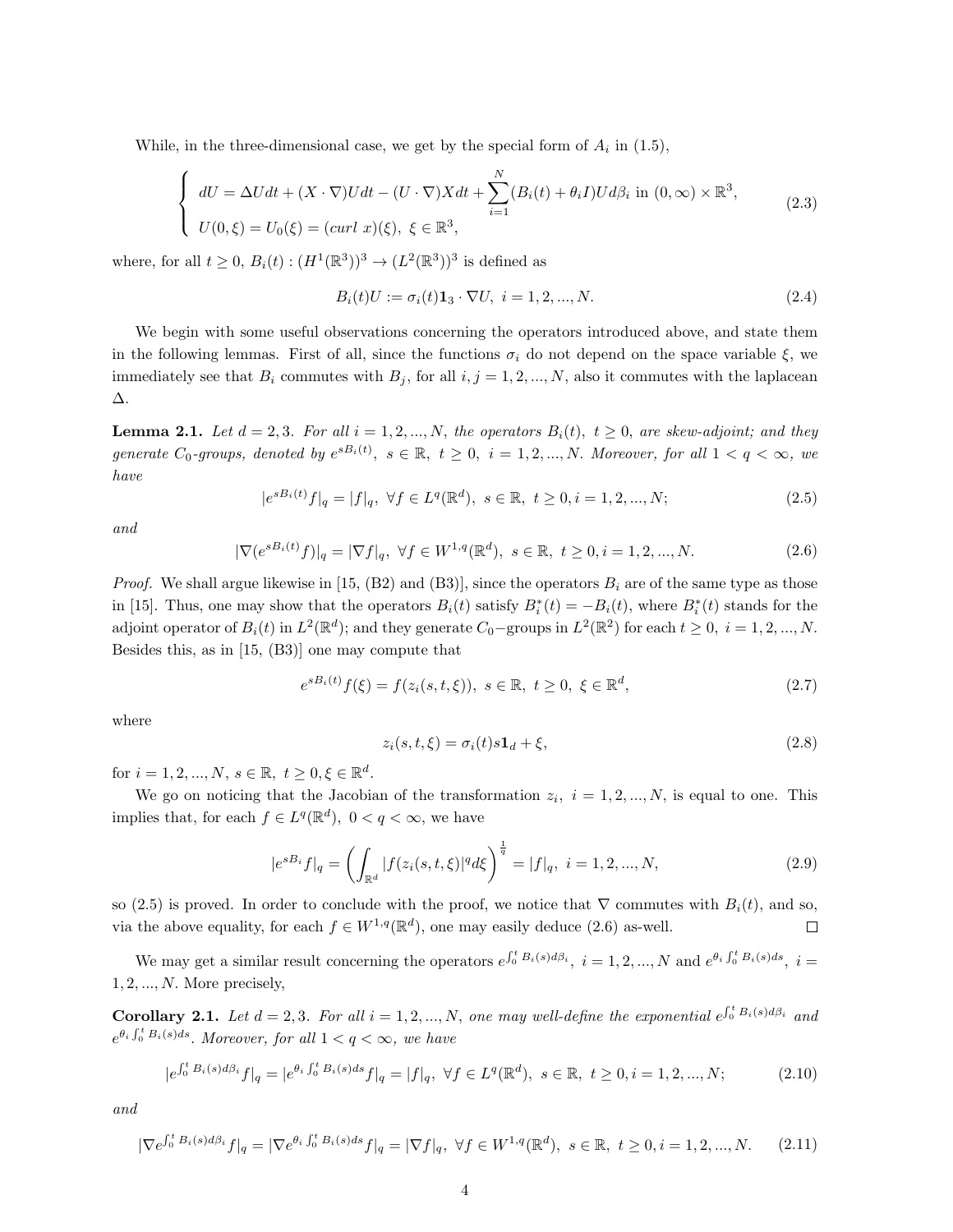Proof. Note that

$$
e^{\int_0^t B_i(s)d\beta_i}f = e^{\beta_i(t)B_i(t) - \int_0^t \beta_i(s)B_i(s)ds}f,
$$

and that

$$
\int_0^t \beta_i(s) B_i(s) f ds = \int_0^t \beta_i(s) \sigma_i(s) ds \mathbf{1}_d \cdot \nabla f \text{ and } \theta_i \int_0^t B_i(s) f ds = \int_0^t \theta_i \sigma_i(s) ds \mathbf{1}_d \cdot \nabla f.
$$

This means that, in fact, both  $\int_0^t \beta_i(s) B_i(s) \cdot ds$  and  $\theta_i \int_0^t B_i(s) \cdot ds$  are of similar form with  $B_i$ , with  $\sigma_i$ replaced by  $\int_0^t \beta_i(s) \sigma_i(s) ds$  and by  $\int_0^t \theta_i \sigma_i(s) ds$ , respectively. Therefore, arguing similarly as in the proof of Lemma 2.1, one may show that indeed the exponential  $e^{\int_0^t B_i(s) d\beta_i}$  and  $e^{\theta_i \int_0^t B_i(s) ds}$  are well-defined and (2.10) and (2.11) hold true.

 $\Box$ 

Finally, let us show that we may well-define the exponential  $e^{\pm \int_0^t B_i^2(s)ds}$ ,  $t \ge 0$ ,  $i = 1, 2, ..., N$ , where  $B_i$  are given by  $(2.2)$  or  $(2.4)$ .

**Lemma 2.2.** Let  $d = 2, 3$  and  $1 < q < \infty$ . Then, it is possible to define the operator  $e^{\frac{1}{2}\int_0^t B_i^2(s)ds}$ ,  $t \geq$ 0,  $i = 1, 2, ..., N$ , that is a contraction on  $L^q(\mathbb{R}^d)$ , i.e.

$$
\left| e^{\frac{1}{2}\int_0^t B_i^2(s)ds} f \right|_q \le |f|_q, \ \forall f \in L^q(\mathbb{R}^d), \ t \ge 0, \ i = 1, 2, ..., N. \tag{2.12}
$$

Also, we have

$$
\left| \nabla \left( e^{\frac{1}{2} \int_0^t B_i^2(s) ds} f \right) \right|_q \leq |\nabla f|_q, \ \forall f \in W^{1,q}(\mathbb{R}^d), \ t \geq 0, \ i = 1, 2, ..., N. \tag{2.13}
$$

Besides this, for each  $t \geq 0$  and  $i = 1, 2, ..., N$ , the operator  $e^{\frac{1}{2}\int_0^t B_i^2(s)ds}$  is one-to-one on  $L^q(\mathbb{R}^d)$ . Therefore,  $e^{\frac{1}{2}\int_0^t B_i^2(s)ds}$  admits a left inverse, denoted by  $e^{-\frac{1}{2}\int_0^t B_i^2(s)ds}$ , for which there exists some positive constant B such that

$$
\left| e^{-\frac{1}{2}\int_0^t B_i^2(s)ds} f \right|_q \leq \mathcal{B}|f|_q, \ \forall f \in e^{\int_0^t B_i^2(s)ds} [L^q(\mathbb{R}^d)], \ t \geq 0, \ i = 1, 2, ..., N,
$$
 (2.14)

and

$$
\left| \nabla \left( e^{-\frac{1}{2} \int_0^t B_i^2(s) ds} f \right) \right|_q \leq \mathcal{B} |\nabla f|_q, \ \forall f \in e^{\int_0^t B_i^2(s) ds} [W^{1,q}(\mathbb{R}^d)], \ t \geq 0, \ i = 1, 2, ..., N. \tag{2.15}
$$

*Proof.* Let any  $1 < q < \infty$  and  $d = 2, 3$ . Set  $O: H^1(\mathbb{R}^d) \to L^2(\mathbb{R}^d)$  as

$$
Of:=\sum_{i=1}^d \partial_i f.
$$

Notice that we have the equality

$$
\int_0^t B_i^2(s)ds = \int_0^t \sigma_i^2(s)ds \ O^2.
$$
\n(2.16)

In the next lines we want to show that  $O^2$  generates a  $C_0$ -semigroup in  $L<sup>q</sup>$ . To this end we shall apply the Hille-Yosida's theorem. So, let any  $f \in L^q$  and  $\lambda > 0$ . We search for some g such that

$$
\lambda g - O^2 g = f,\tag{2.17}
$$

or, equivalently,

$$
g - \frac{1}{\lambda}O^2g = \frac{1}{\lambda}f.
$$
\n(2.18)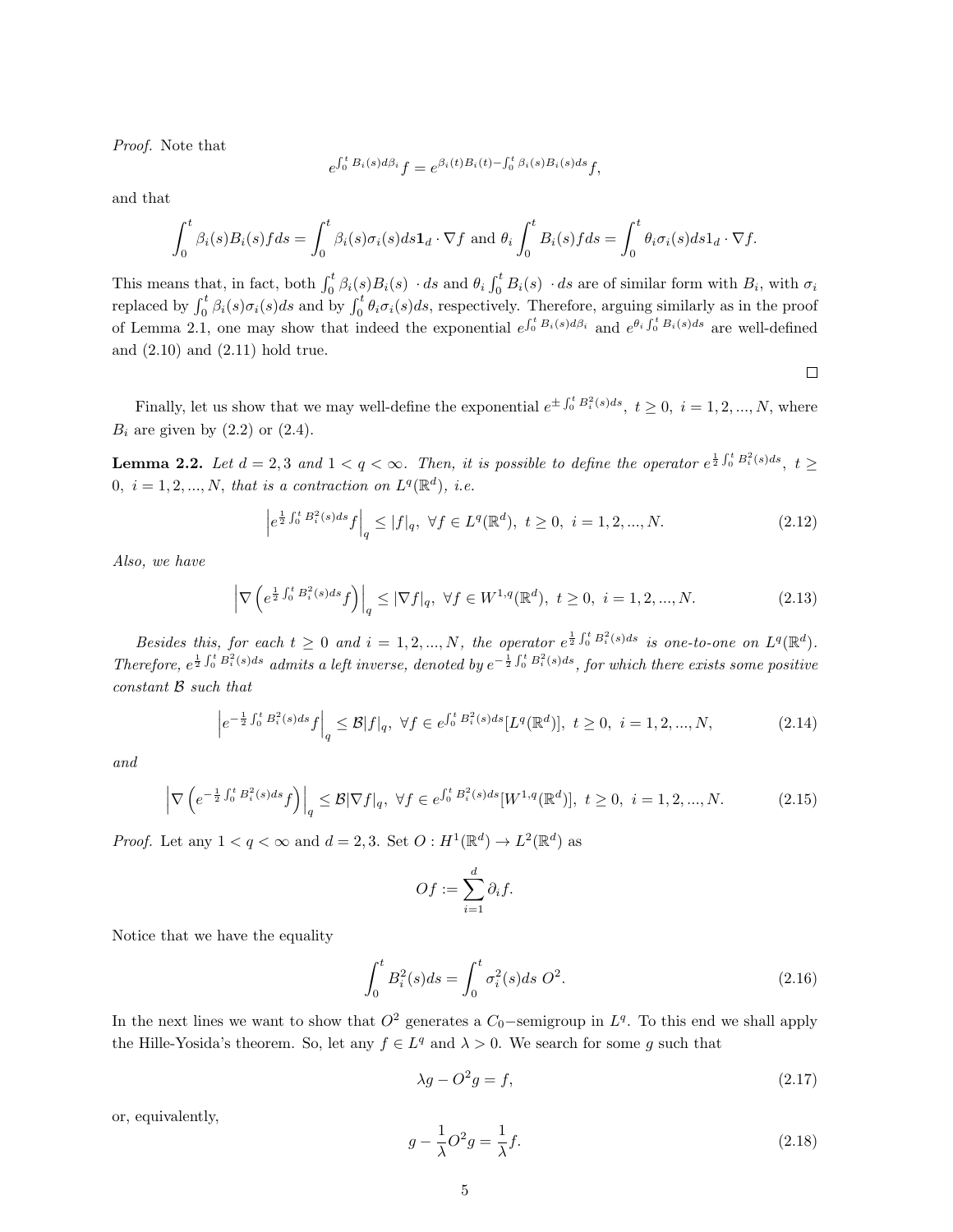To this purpose, arguing as in  $[15, (B3)]$ , we get that the solution  $h$  to

$$
h + \frac{1}{\sqrt{\lambda}}Oh = \frac{1}{\lambda}f,\tag{2.19}
$$

is given by the formula

$$
h(\xi) = \frac{1}{\lambda} \int_0^\infty e^{-s} f\left(-\frac{1}{\sqrt{\lambda}} s \mathbf{1}_d + \xi\right) ds, \ \xi \in \mathbb{R}^d. \tag{2.20}
$$

Likewise, the solution  $q$  to

$$
g - \frac{1}{\sqrt{\lambda}} Og = h,\tag{2.21}
$$

is given as

$$
g = \frac{1}{\lambda} \int_0^\infty e^{-\sigma} \left[ \int_0^\infty e^{-s} f\left(\frac{1}{\sqrt{\lambda}} (\sigma - s) \mathbf{1}_d + \xi\right) ds \right] d\sigma
$$
 (2.22)

Now, by  $(2.19)$  and  $(2.21)$  we see that g satisfies  $(2.18)$ , or, equivalently,  $(2.17)$ . Thus,

$$
\begin{split}\n&\left| (\lambda I - O^2)^{-1} f \right|_q^q = |g|_q^q \\
&= \frac{1}{\lambda^q} \int_{\mathbb{R}^2} \left| \int_0^\infty \int_0^\infty e^{-s} e^{-\sigma} f\left( \frac{1}{\sqrt{\lambda}} (\sigma - s) \mathbf{1}_d + \xi \right) ds d\sigma \right|^q d\xi \\
&= \frac{1}{\lambda^q} \int_{\mathbb{R}^2} \left| \int_0^1 \int_0^1 f\left( \frac{1}{\sqrt{\lambda}} (\ln s - \ln \sigma) \mathbf{1}_d + \xi \right) ds d\sigma \right|^q d\xi\n\end{split}
$$

(recalling that  $q > 1$ , it follows by Jensen's inequality that)

$$
\leq \frac{1}{\lambda^q} \int_{\mathbb{R}^2} \int_0^1 \int_0^1 \left| f \left( \frac{1}{\sqrt{\lambda}} (\ln s - \ln \sigma) \mathbf{1}_d + \xi \right) \right|^q ds d\sigma d\xi
$$
\n
$$
= \frac{1}{\lambda^q} \int_0^1 \int_0^1 \left[ \int_{\mathbb{R}^2} \left| f \left( \frac{1}{\sqrt{\lambda}} (\ln s - \ln \sigma) \mathbf{1}_d + \xi \right) \right|^q d\xi \right] ds d\sigma
$$
\n
$$
(2.23)
$$

(noticing that the Jacobian of the transformation is equal to one)

$$
= \frac{1}{\lambda^q} \int_0^1 \int_0^1 \left[ \int_{\mathbb{R}^2} |f(\xi)|^q d\xi \right] ds d\sigma = \frac{1}{\lambda^q} |f|_q^q.
$$

Hence,

$$
|(\lambda I - O^2)^{-1}f|_q \le \frac{1}{\lambda}|f|_q, \ \forall \lambda > 0, \ f \in L^q.
$$

Therefore,  $O^2$  generates a  $C_0$  – analytic semigroup on  $L^q$ , denoted by  $e^{sO^2}$ ,  $s \geq 0$ , of contractions, i.e.,  $|e^{sO^2}f|_q \leq |f|_q, f \in L^q, s \geq 0$ . By [11],  $e^{sO^2}$ ,  $s \geq 0$ , is analytic. Hence, recalling (2.16), we conclude that we may well-define the exponential  $e^{\frac{1}{2}\int_0^t B_i^2(s)ds}$ ,  $i = 1, 2, ..., N$ , and we have

$$
\left| e^{\frac{1}{2}\int_0^t B_i^2(s)ds} f \right|_q \le |f|_q, \ \forall f \in L^q, \ t \ge 0, \ i = 1, 2, ..., N. \tag{2.24}
$$

Also, noticing that  $\nabla$  commutes with  $B_i(t)$ , we have the first part of the lemma proved.

Regarding the last part of the lemma, we show that the semigroup generated by  $O^2$  is one-to-one in  $L^q$ . To this aim, let us assume that for some  $t > 0$  and  $f \in L^q(\mathbb{R}^d)$  we have

$$
e^{tO^2}f=0.
$$

Define

$$
t_0 := \inf \left\{ s > 0 : \ e^{sO^2} f = 0 \right\}
$$

that is less or equal to  $t$ . Then by right strong continuity we have

$$
e^{t_0O^2}f=0.
$$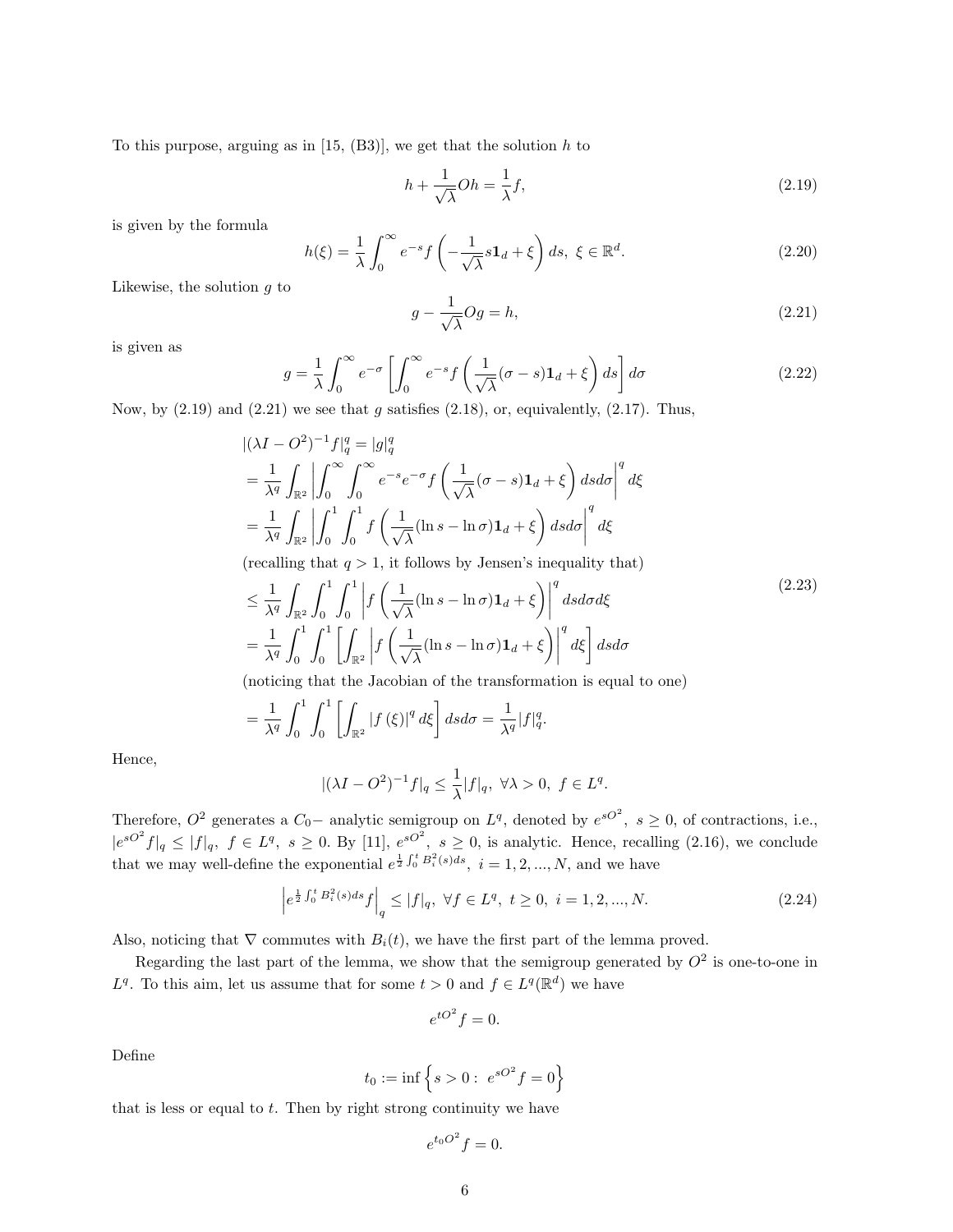We know that  $e^{sO^2} f$  is, in fact, the solution  $w(s)$  to the equation

$$
\partial_t w = O^2 w \text{ in } (0, \infty) \times \mathbb{R}^d; \ w(0) = f \text{ in } \mathbb{R}^d.
$$

We have that  $w(t_0) = 0$ , so, consequently,  $\partial_t w(t_0) = 0$ . But, then, since  $\partial_t^2 w = O^2 \partial_t w$ , we get that  $\partial_t^2 w(t_0) = 0$ , as-well. Continuing with this argument, it yields that all the time-derivatives of w in  $t_0$  are equal to zero. Recalling the analyticity of the semigroup, we deduce that there exists  $t' < t_0$  such that  $e^{t'O^2} f = 0$ . Therefore,  $t_0 = 0$  and so,  $f = e^{0O^2} f = 0$ .

To conclude the proof of the lemma, remember that

$$
e^{\frac{1}{2}\int_0^t B_i^2(s)ds} = e^{\frac{1}{2}\int_0^t \sigma_i^2(s)ds} \, O^2.
$$

Hence one can define the inverse  $e^{-\frac{1}{2}\int_0^t B_i^2(s)ds}$ , then, by the inverse mapping theorem, the fact that  $\int_0^\infty \sigma_i^2(s)ds$  is finite, and the fact that  $\nabla$  commutes with  $B_i(t)$ ,  $t \geq 0$ ,  $i = 1, 2, ..., N$ , we immediately obtain (2.14) and (2.15)

 $\Box$ 

# 3 The existence results in the  $2 - D$  case

Now, we place ourselves in the two dimensional case. Recall that  $X$  may be expressed in terms of the vorticity U as  $X = K(U)$ , where the operator K is the Biot-Savart integral operator

$$
K(f)(\xi) = \frac{1}{2\pi} \int_{\mathbb{R}^2} \frac{(\xi - \bar{\xi})^{\perp}}{|\xi - \bar{\xi}|^2} f(\bar{\xi}) d\bar{\xi}, \ \xi \in \mathbb{R}^2.
$$
 (3.1)

Hence, equation (2.1) may be equivalently written as

$$
\begin{cases}\ndU = \Delta Udt + (K(U) \cdot \nabla)Udt + \sum_{i=1}^{N} (B_i(t) + \theta_i)Ud\beta_i \text{ in } (0, \infty) \times \mathbb{R}^2, \\
U(0, \xi) = U_0(\xi), \ \xi \in \mathbb{R}^2.\n\end{cases}
$$
\n(3.2)

In order to reduce the SPDE (3.2) to a random PDE, we consider the rescale

$$
U := e^{\sum_{i=1}^{N} \left[ \int_0^t B_i(s) d\beta_i + \theta_i \beta_i - \frac{1}{2} \int_0^t B_i^2(s) ds - \frac{1}{2} \theta_i^2 t - \theta_i \int_0^t B_i(s) ds \right]} y.
$$
\n(3.3)

By Lemmas 2.1, 2.2 and Corollary 2.1, we have that the operator

$$
\Gamma(t) := e^{\sum_{i=1}^{N} \left[ \int_0^t B_i(s) d\beta_i + \theta_i \beta_i - \frac{1}{2} \int_0^t B_i^2(s) ds - \frac{1}{2} \theta_i^2 t - \theta_i \int_0^t B_i(s) ds \right]}
$$
\n(3.4)

is well-defined on  $L^q(\mathbb{R}^2)$ ,  $1 < q < \infty$ , and it is left invertible. We set  $\Gamma^{-1}$  for its inverse.

Since for all  $\phi \in L^p$  we have

$$
e^{\sum_{i=1}^N [\int_0^t B_i(s) d\beta_i - \frac{1}{2} \int_0^t B_i^2(s) ds]} \phi = \phi + \int_0^t e^{\sum_{i=1}^N [\int_0^s B_i(\tau) d\beta_i - \frac{1}{2} \int_0^s B_i^2(\tau) d\tau]} \left( \sum_{i=1}^N B_i(t) \phi d\beta_i \right),
$$

simple computations show that

$$
d\Gamma(t)\phi = \Gamma(t) \left[ \sum_{i=1}^{N} (B_i(t) + \theta_i) \phi d\beta_i(t) \right].
$$
\n(3.5)

Then, similarly as in  $[15,$  Proposition 3.23 (iii)], one may deduce that y satisfies

$$
\frac{dy}{dt} = \Delta y(t) + \Gamma^{-1}(t)[K(\Gamma(t)y(t)) \cdot \nabla](\Gamma(t)y(t)), \ t > 0; \ y(0) = U_0.
$$
\n(3.6)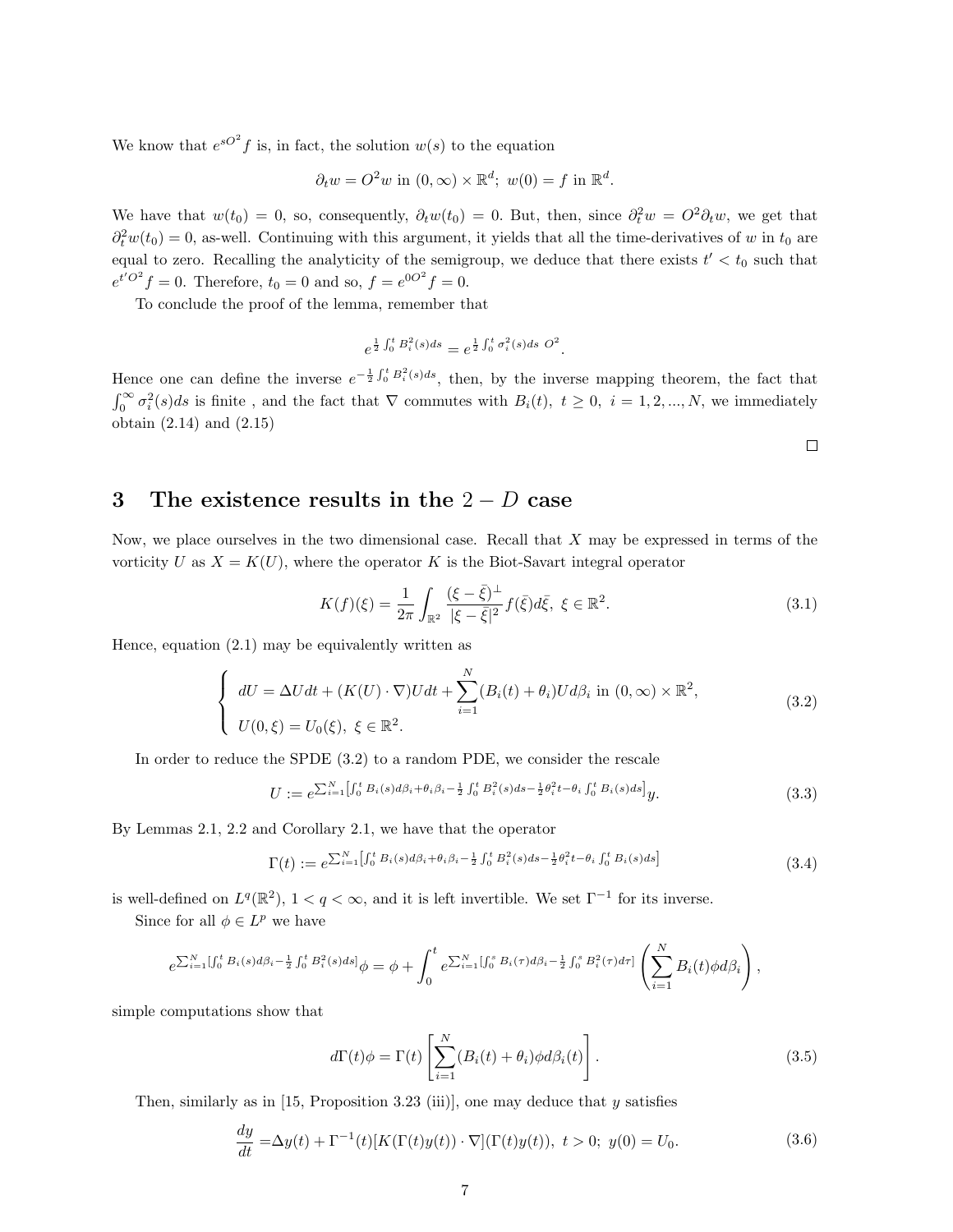We write equation (3.6) in the mild formulation as

$$
y(t) = G(y(t)) := e^{t\Delta}U_0 + F(y)(t), \ t \ge 0,
$$
\n(3.7)

where

$$
F(f)(t) := \int_0^t e^{(t-s)\Delta} \Gamma^{-1}(s) [K(\Gamma(s)f(s)) \cdot \nabla](\Gamma(s)f(s))ds, \ t \ge 0.
$$
 (3.8)

Here,

$$
(e^{t\Delta}g)(\xi) := \frac{1}{4\pi t} \int_{\mathbb{R}^2} e^{-\frac{|\xi-\overline{\xi}|^2}{4t}} g(\overline{\xi}) d\overline{\xi}, \ t \ge 0, \ \xi \in \mathbb{R}^2.
$$

For latter purpose, one can easily show that for  $1 < \alpha \leq \beta < \infty$ , we have, for some  $c > 0$ , the estimates

$$
|e^{t\Delta}g|_{\beta} \le ct^{\frac{1}{\beta} - \frac{1}{\alpha}} |g|_{\alpha}, \ g \in L^{\alpha}(\mathbb{R}^2),\tag{3.9}
$$

and

$$
|\partial_j e^{t\Delta} g|_{\beta} \le c t^{\frac{1}{\beta} - \frac{1}{\alpha} - \frac{1}{2}} |g|_{\alpha}, \ u \in L^{\alpha}(\mathbb{R}^2), \ j = 1, 2.
$$
 (3.10)

The following theorem is the main result of this work concerning the 2-D case.

Theorem 3.1. Let  $\frac{4}{3} < p < 2$  and  $0 < \frac{3}{2} - \frac{2}{p} < \gamma < 1 - \frac{1}{p} < \frac{3}{2} - \frac{1}{p} < 1$ . Let  $\Omega_0 := \{ \eta_\infty < \infty \}$  and consider (3.7) for fixed  $\omega \in \Omega_0$ . Then,  $\mathbb{P}(\Omega_0) = 1$  and there is a positive constant C independent of  $\omega \in \Omega_0$  such that, if  $U_0 \in L^{\frac{1}{1-\gamma}}(\mathbb{R}^2)$  is such as

$$
\eta_{\infty}|U_0|_{\frac{1}{1-\gamma}} \le C,\tag{3.11}
$$

then the random equation (3.7) has a unique solution  $y \in \mathcal{Z}_p$  which satisfies

$$
[K(\Gamma y)\cdot\nabla](\Gamma y)\in L^1(0,\infty;L^{\frac{2p}{4-p}}(\mathbb{R}^2)).
$$

Here

$$
\eta_{\infty} := e^{\sup_{0 \leq s < \infty} \sum_{i=1}^{N} [\beta_i(s)\theta_i - \frac{s}{4}\theta_i^2]},
$$

and  $\mathcal{Z}_p$  is defined by

$$
\mathcal{Z}_p := \left\{ f = f(t,\xi) : \ t^{1-\frac{1}{p}-\gamma} f \in C_b([0,\infty); L^p(\mathbb{R}^2)), \ t^{\frac{3}{2}-\frac{1}{p}-\gamma} \partial_j f \in C_b([0,\infty); L^p(\mathbb{R}^2)), \ j = 1,2 \right\}.
$$
\n(3.12)

Moreover, for each  $\phi \in L^{\frac{1}{\gamma}}(\mathbb{R}^2) \cap L^{\frac{2p}{3p-4}}(\mathbb{R}^2)$ , the function

$$
t \to \int_{\mathbb{R}^2} y(t,\xi)\phi(\xi)d\xi
$$

is continuous on  $[0, \infty)$ . The map  $U_0 \to y$  is Lipschitz from  $L^{\frac{1}{1-\gamma}}(\mathbb{R}^2)$  to  $\mathcal{Z}_p$ .

In particular, the vorticity equation (3.2) has a unique solution U such that  $\Gamma^{-1}U \in \mathcal{Z}_p$ .

We notice that, likewise in [2, Remark 1.2] one can show that the condition (3.11) is not void. The proof of Theorem 3.1 will be given in Section 3.1 below.

To prove our theorem, we shall rely on the following two immediate results concerning the operators K and  $\Gamma$  introduced by (3.1) and (3.4), respectively.

**Lemma 3.1.** For each  $1 < q < \infty$  we have

$$
|\Gamma(t)f|_{q} \leq \mathcal{B}e^{\sum_{i=1}^{N} \left[\beta_{i}(t)\theta_{i} - \frac{t}{2}\theta_{i}^{2}\right]} |f|_{q} \text{ and } |\Gamma^{-1}(t)f|_{q} \leq e^{\sum_{i=1}^{N} \left[-\beta_{i}(t)\theta_{i} + \frac{t}{2}\theta_{i}^{2}\right]} |f|_{q}
$$
(3.13)

for all  $t \geq 0, f \in L^q(\mathbb{R}^2)$ ; and

$$
|\nabla(\Gamma(t)f)|_q \le \mathcal{B}e^{\sum_{i=1}^N \left[\beta_i(t)\theta_i - \frac{t}{2}\theta_i^2\right]} |\nabla f|_q, \text{ and } |\nabla(\Gamma^{-1}(t)f)|_q \le e^{\sum_{i=1}^N \left[-\beta_i(t)\theta_i + \frac{t}{2}\theta_i^2\right]} |\nabla f|_q \tag{3.14}
$$

for all  $t \geq 0$ ,  $f \in W^{1,q}(\mathbb{R}^2)$ .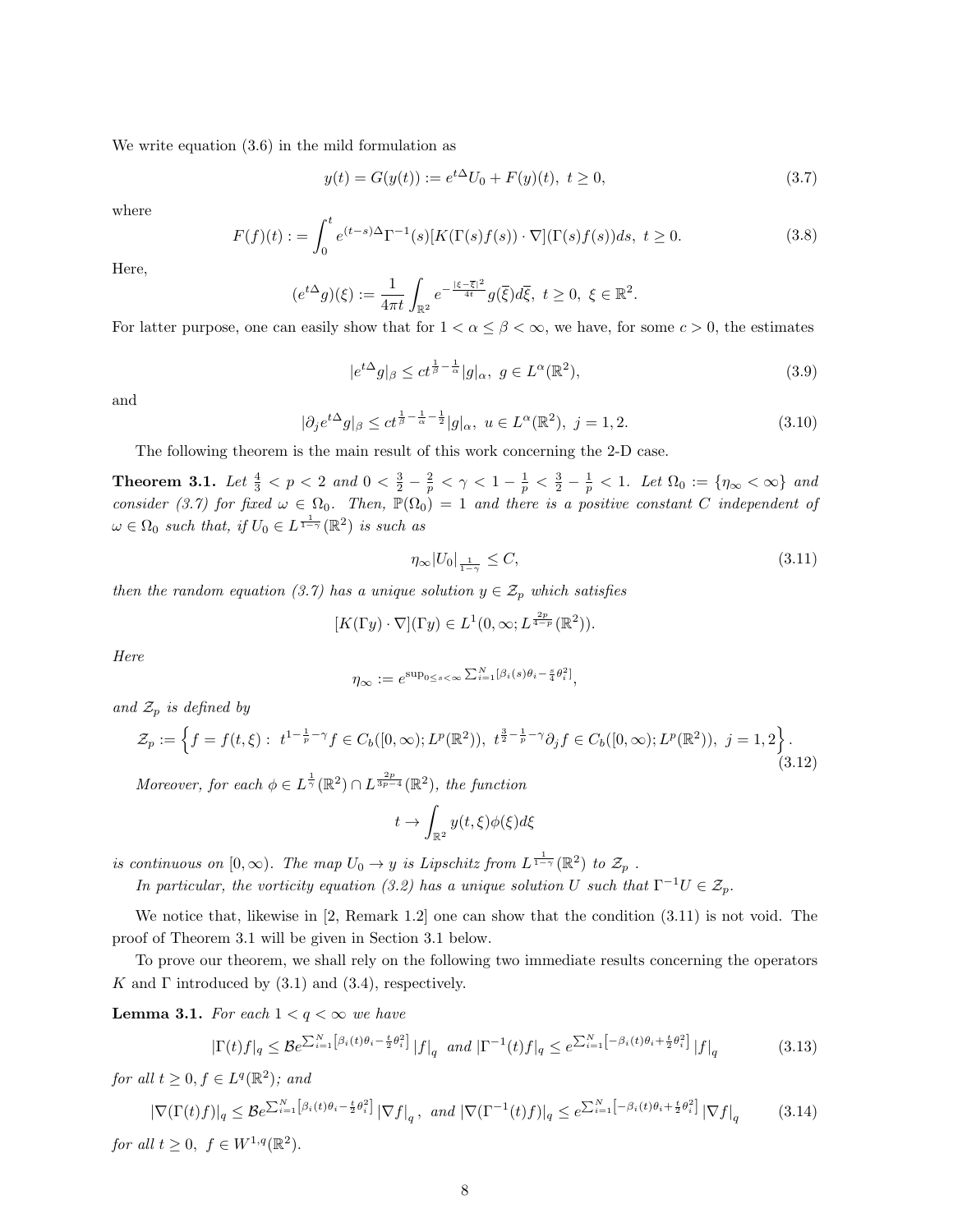*Proof.* Recalling the definition of  $\Gamma(t)$  given by (3.4), it is easy to see that the inequality in (3.13) yields from (2.5), (2.10) (2.14) and (2.12), while (3.14) follows from (2.6), (2.11), (2.15) and (2.13).  $\Box$ 

**Lemma 3.2.** Let  $r = \frac{2p}{2-p}, \frac{4}{3} < p < 2, q = \frac{2r}{4+r} > 1$ . Then we have

$$
\left|\Gamma^{-1}(t)[K(\Gamma(t)f)\cdot\nabla](\Gamma(t)f)\right|_{q} \leq \mathcal{B}^{2} e^{\sum_{i=1}^{N} \left[\beta_{i}(t)\theta_{i}-\frac{t}{2}\theta_{i}^{2}\right]} |f|_{p} |\nabla f|_{p}, \ \forall f \in W^{1,p}(\mathbb{R}^{2}).
$$
 (3.15)

*Proof.* Notice that we have  $\frac{1}{q} = \frac{1}{r} + \frac{1}{p}$ . By (3.13) and Hölder's inequality, we obtain

$$
\left|\Gamma^{-1}(t)[K(\Gamma(t)f)\cdot\nabla](\Gamma(t)f)\right|_q \leq e^{\sum_{i=1}^N \left[-\beta_i(t)\theta_i + \frac{t}{2}\theta_i^2\right]}|K(\Gamma(t)f)|_r|\nabla(\Gamma(t)f)|_p
$$
\n( recalling the classical estimate for the Riesz potentials (see [16, p. 119]) )

$$
\leq e^{\sum_{i=1}^{N} \left[-\beta_i(t)\theta_i + \frac{t}{2}\theta_i^2\right]} |\Gamma(t)f|_{\frac{2r}{2+r}} |\nabla(\Gamma(t)f)|_p
$$
\n(3.16)

\n
$$
\left(\text{ noticing that } \frac{2r}{2+r} = p \text{ and taking advantage of relations (3.13) and (3.14)}\right) \leq \mathcal{B}^2 e^{\sum_{i=1}^{N} \left[\beta_i(t)\theta_i - \frac{t}{2}\theta_i^2\right]} |f|_p |\nabla f|_p,
$$

thereby completing the proof.

 $\Box$ 

### 3.1 Proof of Theorem 3.1

From now on, we fix  $p, q, r$  as in Lemma 3.2, i.e.,

$$
\frac{4}{3} < p < 2, \ r = \frac{2p}{2-p}, \ q = \frac{2p}{4-p} > 1. \tag{3.17}
$$

In the following we shall estimate the quantities  $|F(f(t))|_p$  and  $|\nabla F(f(t))|_p$ , where F is defined by (3.8). To this end, since  $p > q > 1$ , we may take in  $(3.9) \alpha = q$  and  $\beta = p$ , to obtain that

$$
|F(f)(t)|_p \le
$$
\n
$$
\left| \int_0^t e^{(t-s)\Delta} \Gamma^{-1}(s) [K(\Gamma(s)f(s)) \cdot \nabla] (\Gamma(s)f(s)) ds \right|_p
$$
\n
$$
\leq c \int_0^t (t-s)^{\frac{1}{p}-\frac{1}{q}} |\Gamma^{-1}(s) [K(\Gamma(s)f(s)) \cdot \nabla] (\Gamma(s)f(s))|_q ds
$$
\n(invoke (3.15))\n
$$
\leq c \mathcal{B}^2 \int_0^t (t-s)^{\frac{1}{2}-\frac{1}{p}} e^{\sum_{i=1}^N [\beta_i(s)\theta_i - \frac{s}{2}\theta_i^2]} |f(s)|_p |\nabla f(s)|_p ds
$$
\n
$$
= c \mathcal{B}^2 \int_0^t (t-s)^{\frac{1}{2}-\frac{1}{p}} e^{\sum_{i=1}^N [\beta_i(s)\theta_i - \frac{s}{4}\theta_i^2]} e^{-\frac{s}{4}\theta_i^2} |f(s)|_p |\nabla f(s)|_p ds
$$
\n
$$
\leq c \mathcal{B}^2 \eta_t \max \left\{ 1, \frac{4}{\theta_i^2}, i = 1, 2, ..., N \right\} \int_0^t (t-s)^{\frac{1}{2}-\frac{1}{p}} s^{-\gamma} |f(s)|_p |\nabla f(s)|_p ds,
$$

where

$$
\eta_t := e^{\sup_{0 \le s \le t} \sum_{i=1}^N [\beta_i(s)\theta_i - \frac{s}{4}\theta_i^2]},\tag{3.19}
$$

and  $\gamma > 0$  was chosen such that

$$
1 > \gamma > \frac{3}{2} - \frac{2}{p} > 0. \tag{3.20}
$$

In the same manner one may obtain also that

$$
|\nabla F(f)(t)|_p \leq c\mathcal{B}^2 \eta_t \max\left\{1, \frac{4}{\theta_i^2}, \ i = 1, 2, ..., N\right\} \int_0^t (t-s)^{-\frac{1}{p}} s^{-\gamma} |f(s)|_p |\nabla f(s)|_p ds. \tag{3.21}
$$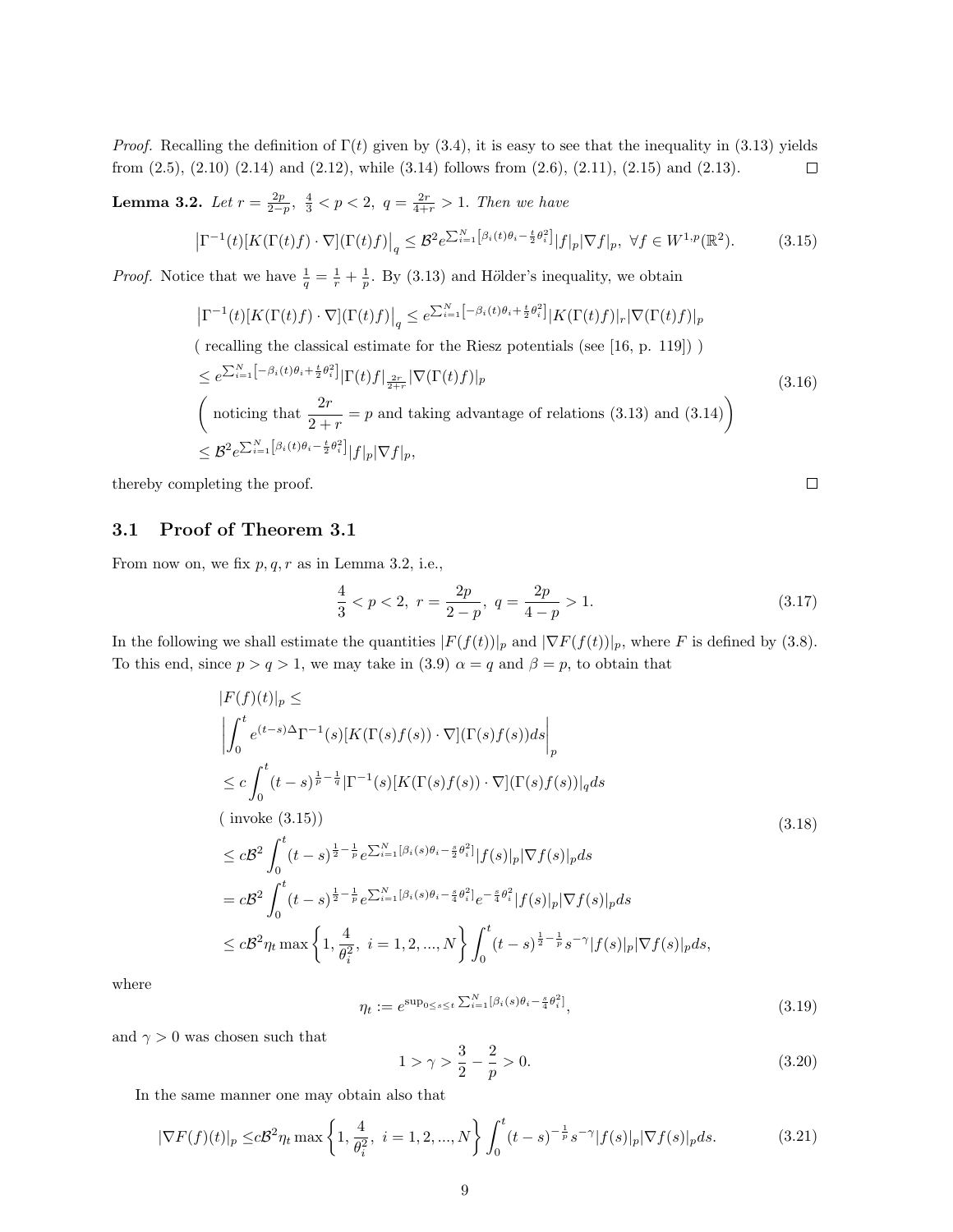Next, we consider the Banach space  $\mathcal{Z}_p$  defined by

$$
\mathcal{Z}_p := \left\{ f : \ t^{1-\frac{1}{p}-\gamma} f \in C_b([0,\infty); L^p), \ t^{\frac{3}{2}-\frac{1}{p}-\gamma} \partial_j f \in C_b([0,\infty); L^p), \ j=1,2 \right\},\
$$

endowed with the norm

$$
||f|| := \sup_{t>0} \left\{ t^{1-\frac{1}{p}-\gamma} |f(t)|_p + t^{\frac{3}{2}-\frac{1}{p}-\gamma} |\nabla f(t)|_p \right\}.
$$

Easily seen, we have that

$$
|f(t)|_p |\nabla f(t)|_p \le t^{\frac{2}{p} - \frac{5}{2} + 2\gamma} ||f||^2, \ \forall f \in \mathcal{Z}_p, \ t > 0.
$$
 (3.22)

It yields from (3.18) that for  $f \in \mathcal{Z}_p$ , we have

$$
|F(f)(t)|_p \leq c\mathcal{B}^2 \eta_t \max\left\{1, \frac{4}{\theta_i^2}, i = 1, 2, ..., N\right\} ||f||^2 \int_0^t (t-s)^{\frac{1}{2} - \frac{1}{p}} s^{\frac{2}{p} - \frac{5}{2} + \gamma} ds
$$
  
\n
$$
= c\mathcal{B}^2 \eta_t \max\left\{1, \frac{4}{\theta_i^2}, i = 1, 2, ..., N\right\} ||f||^2 t^{\frac{1}{p} - 1 + \gamma} \int_0^1 (1-s)^{\frac{1}{2} - \frac{1}{p}} s^{\frac{2}{p} - \frac{5}{2} + \gamma} ds
$$
(3.23)  
\n
$$
= t^{\frac{1}{p} - 1 + \gamma} c\mathcal{B}^2 \eta_t \max\left\{1, \frac{4}{\theta_i^2}, i = 1, 2, ..., N\right\} B\left(\frac{2}{p} - \frac{3}{2} + \gamma, \frac{3}{2} - \frac{1}{p}\right) ||f||^2,
$$

where  $B(x, y)$  is the classical beta function. Note that  $B\left(\frac{2}{p} - \frac{3}{2} + \gamma, \frac{3}{2} - \frac{1}{p}\right)$  is finite by virtue of (3.17) and (3.20).

Similarly, by (3.21), we have

$$
|\nabla F(f)(t)|_p \le t^{\frac{1}{p} - \frac{3}{2} + \gamma} c \mathcal{B}^2 \eta_t \max\left\{1, \frac{4}{\theta_i^2}, i = 1, 2, ..., N\right\} B\left(\frac{2}{p} - \frac{3}{2} + \gamma, 1 - \frac{1}{p}\right) ||f||^2. \tag{3.24}
$$

Hence, (3.23) and (3.24) give

$$
||F(f)|| \leq C\eta_{\infty}||f||^2,\tag{3.25}
$$

where  $\eta_\infty := \sup_{t\geq 0} \eta_t,$  and

$$
\mathcal{C} := c\mathcal{B}^2 \max \left\{ 1, \frac{4}{\theta_i^2}, \ i = 1, 2, ..., N \right\} \max \left\{ B\left(\frac{2}{p} - \frac{3}{2} + \gamma, \frac{3}{2} - \frac{1}{p}\right), \ B\left(\frac{2}{p} - \frac{3}{2} + \gamma, 1 - \frac{1}{p}\right) \right\}.
$$

By  $(3.9)-(3.10)$ , we have

$$
|e^{t\Delta}U_0|_p \le ct^{\frac{1}{p}-1+\gamma}|U_0|_{\frac{1}{1-\gamma}}, \ t > 0
$$

and

$$
|\nabla e^{t\Delta}U_0|_p \leq ct^{\frac{1}{p}-\frac{3}{2}+\gamma}|U_0|_{\frac{1}{1-\gamma}}, \ t > 0,
$$

where we recall that by (3.20)  $\gamma$  was chosen such that  $0 < \gamma < 1$ . Therefore,

$$
||e^{t\Delta}U_0|| \le c|U_0|_{\frac{1}{1-\gamma}}.\tag{3.26}
$$

We deduce that, (3.25) together with (3.26) imply that

$$
||G(f)|| \leq c|U_0|_{\frac{1}{1-\gamma}} + C\eta_{\infty}||f||^2, \ \forall f \in \mathcal{Z}_p. \tag{3.27}
$$

Let  $0 < \rho = \rho(\omega)$  such that

$$
\rho < \frac{1}{4c\mathcal{C}} \frac{1}{\eta_{\infty}}.\tag{3.28}
$$

Then set

 $\Sigma := \{ f \in \mathcal{Z}_p : ||f|| \le R^* \},\$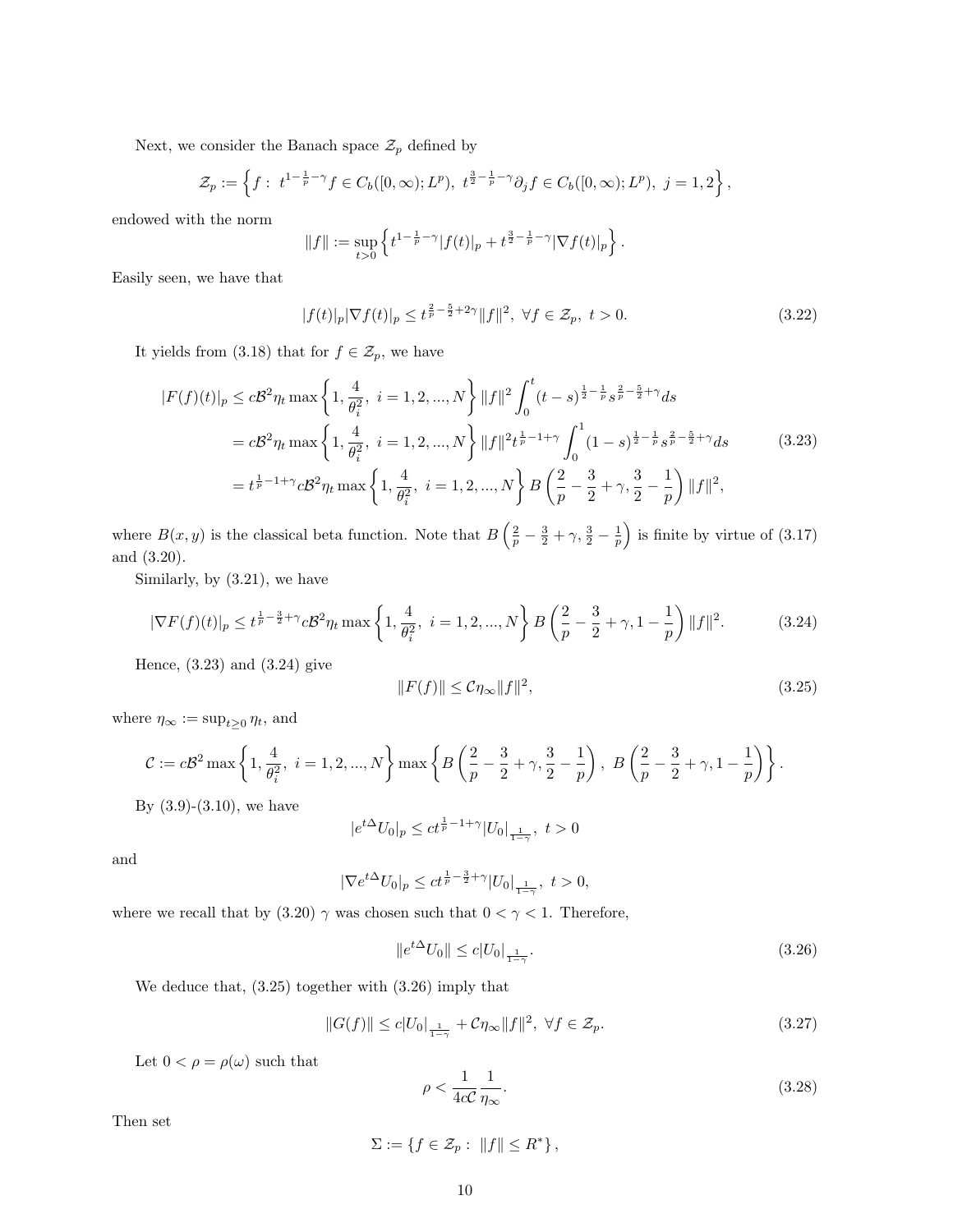where

$$
R^*(=R^*(\omega)) = 2c\rho.
$$
\n(3.29)

Assuming that

$$
|U_0|_{\frac{1}{1-\gamma}} \le \rho,\tag{3.30}
$$

we see, via (3.27), that  $G(\Sigma) \subset \Sigma$ .

Now, let  $f, \bar{f} \in \Sigma$ . We want to estimate the difference  $||G(f) - G(\bar{f})||$ . We have, as in [2, Eqs.  $(2.32)$ - $(2.33)$ ] and  $(3.18)$ , that

$$
\|G(f) - G(\bar{f})\|
$$
  
\n
$$
= \left\| \int_0^{\cdot} e^{(\cdot - s)\Delta} \left( \Gamma^{-1}(s)[K(\Gamma(s)f(s) \cdot \nabla](\Gamma(s)f(s)) - \Gamma^{-1}(s)[K(\Gamma(s)\bar{f}(s) \cdot \nabla](\Gamma(s)\bar{f}(s))) ds \right\|
$$
 (3.31)  
\n
$$
\leq C_1 \eta_{\infty} R^* \|f - \bar{f}\|,
$$

for some positive  $C_1 > 0$ . In addition, if  $\rho$  satisfies

$$
\rho < \frac{1}{2c\mathcal{C}_1} \frac{1}{\eta_\infty},
$$

then we see by (3.31) that G is a contraction on  $\Sigma$ .

Hence, if  $\rho > 0$  is such that

$$
\rho < \min\left\{\frac{1}{4c\mathcal{C}}\frac{1}{\eta_{\infty}};\ \frac{1}{2c\mathcal{C}_1}\frac{1}{\eta_{\infty}}\right\} \tag{3.32}
$$

and  $|U_0|_{\frac{1}{1-\gamma}} < \rho$ , then there is a unique solution  $y \in \Sigma$  to (3.7). So, C in (3.11) is a nonrandom constant such as

$$
C<\min\left\{\frac{1}{4c\mathcal{C}};\ \frac{1}{2c\mathcal{C}_1}\right\}.
$$

The proof of the last part of the Theorem 3.1 goes similarly as the corresponding part of the proof of [2, Theorem 1.1]. That is why, we only sketch it.

By (3.7), for all  $\phi \in C_0^{\infty}(\mathbb{R}^2)$ , we have that

$$
\int_{\mathbb{R}^2} y(t,\xi)\phi(\xi)d\xi = \int_{\mathbb{R}^2} e^{t\Delta}U_0(\xi)\phi(\xi)d\xi \n+ \int_0^t \int_{\mathbb{R}^2} \Gamma^{-1}(s)[K(\Gamma(s)y(s))\cdot \nabla](\Gamma(s)y(s))e^{(t-s)\Delta}\phi(\xi)d\xi ds.
$$

Since  $|e^{t\Delta}\phi|_{\tilde{p}} \leq |\phi|_{\tilde{p}}$ , for all  $\phi \in L^{\tilde{p}}(\mathbb{R}^2)$ ,  $1 \leq \tilde{p} < \infty$ ,  $t \geq 0$ , it follows by relations (3.30), and (3.15) (3.22) and (3.19), that

$$
|\int_{\mathbb{R}^2} e^{t\Delta} U_0(\xi)\phi(\xi)d\xi| \le \rho |\phi|_{\frac{1}{\gamma}},\tag{3.33}
$$

and

$$
|\int_0^t \int_{\mathbb{R}^2} \Gamma^{-1}(s)[K(\Gamma(s)y(s)) \cdot \nabla](\Gamma(s)y(s))e^{(t-s)\Delta}\phi(\xi)d\xi ds| \leq \mathcal{B}^2 \eta_{\infty} t^{\frac{2}{p} - \frac{3}{2} + 2\gamma} \|y\|^2 |\phi|_{\frac{2p}{3p - 4}}, \ \forall t > 0. \tag{3.34}
$$

Hence, via  $(3.33)$  and  $(3.34)$ , we arrive at

$$
|\int_{\mathbb{R}^2} y(t,\xi)\phi(\xi)d\xi| \leq CT^{\frac{2}{p}-\frac{3}{2}+2\gamma}(|\phi|_{\frac{1}{\gamma}}+|\phi|_{\frac{2p}{3p-4}}), \ \forall \phi \in L^{\frac{1}{\gamma}} \cap L^{\frac{2p}{3p-4}}, \ t \in [0,T].
$$

Besides this, since  $t \to e^{t\Delta}U_0$  is continuous on  $L^{\frac{1}{1-\gamma}}$ , taking into account the above, we deduce that  $t \to y(t)$  is  $L^{\frac{1}{\gamma}} \cap L^{\frac{2p}{3p-4}}$  weakly continuous on  $[0,\infty)$ .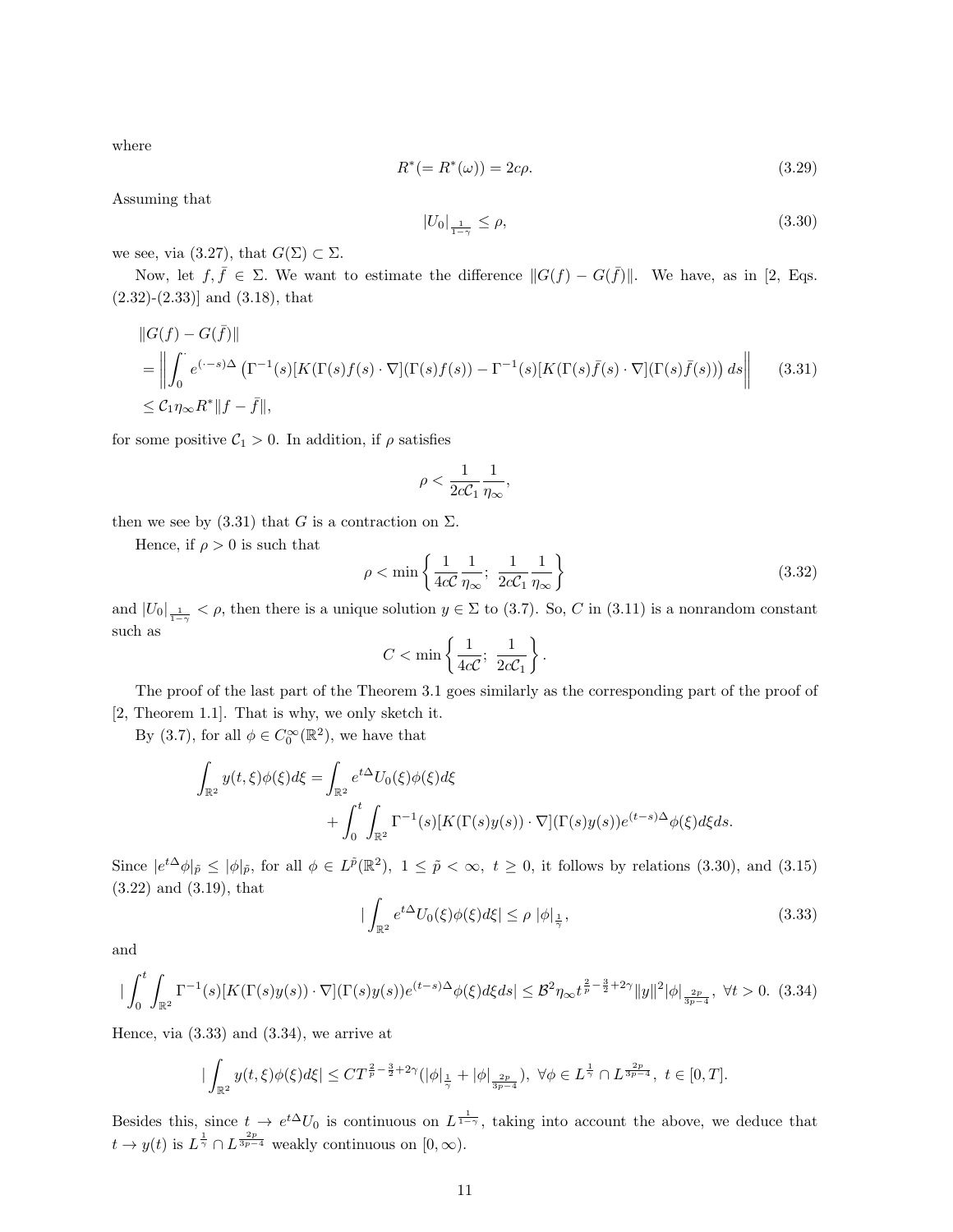Now, let  $U_0$ ,  $\overline{U_0}$  satisfying (3.30). Denote by  $y(t, U_0)$ ,  $y(t, \overline{U_0}) \in \mathcal{Z}_p$  the corresponding solutions of (3.7) with initial data  $U_0$  and  $\overline{U_0}$ , respectively. With similar arguments as in (3.18)-(3.25) and (3.31), we may show that

$$
||y(\cdot, U_0)-y(\cdot,\overline{U_0})|| \leq C|U_0-\overline{U_0}|_{\frac{1}{1-\gamma}}+\eta_{\infty}C_1R^*||y(\cdot,U_0)-y(\cdot,\overline{U_0})||.
$$

Since  $R^*C_1\eta_\infty$  was chosen to be strictly less than 1, we conclude that

$$
||y(\cdot, U_0) - y(\cdot, \overline{U_0})|| \leq \frac{C}{1 - R^* C_1 \eta_{\infty}} |U_0 - \overline{U_0}|_{\frac{1}{1 - \gamma}}.
$$

With other words, the map  $U_0 \to y(\cdot, U_0)$  is Lipschitz from  $L^{\frac{1}{1-\gamma}}$  to  $\mathcal{Z}_p$ .

#### 3.2 Global in time behavior of the solution

Let us recall that, in virtue of  $(3.7)$ , we have that the solution y to  $(3.6)$  satisfies

$$
y(t) = e^{t\Delta}U_0 + \int_0^t e^{(t-s)\Delta}M(y(s))ds,
$$

where  $M(y(s)) := \Gamma^{-1}(s) (K(\Gamma(s)y(s)) \cdot \nabla) \Gamma(s)y(s))$ . It follows that

$$
|y(t)|_{\frac{1}{1-\gamma}} \le C|e^{t\Delta}U_0|_{\frac{1}{1-\gamma}} + \int_0^t |e^{(t-s)\Delta}M(y(s))|_{\frac{1}{1-\gamma}} ds,
$$
\n(3.35)

where we use (3.9), to obtain

$$
|y(t)|_{\frac{1}{1-\gamma}} \le C \left[ |U_0|_{\frac{1}{1-\gamma}} + \int_0^t (t-s)^{1-\gamma-\frac{1}{\alpha}} |M(y(s))|_{\alpha} ds \right].
$$
 (3.36)

We take  $\alpha = \frac{2p}{4-p}$ , and use relation (3.15) and similar ideas as in (3.18), to deduce that

$$
\int_0^t (t-s)^{1-\gamma-\frac{1}{\alpha}} |M(y(s))|_{\alpha} ds \leq C \eta_{\infty} \int_0^t (t-s)^{1-\gamma-\frac{4-p}{2p}} s^{-\gamma} |y(s)|_p |\nabla y(s)|_p ds,
$$

where involving (3.22), it yields

$$
\int_0^t (t-s)^{1-\gamma-\frac{1}{\alpha}} |M(y(s))|_{\alpha} ds \le C \eta_{\infty} \int_0^t (t-s)^{1-\gamma-\frac{4-p}{2p}} \cdot s^{\frac{2}{p}-\frac{5}{2}+2\gamma-\gamma} ds \, \|y\|^2
$$
\n
$$
= C \eta_{\infty} B \left(\frac{2}{p} - \frac{5}{2} + \gamma + 1, 1 - \gamma - \frac{4-p}{2p} + 1\right) \|y\|^2, \ \forall t \ge 0.
$$
\n(3.37)

By the choice of p and  $\gamma$  in Theorem 3.1, we see that the beta function  $B\left(\frac{2}{p}-\frac{5}{2}+\gamma+1,1-\gamma-\frac{4-p}{2p}+1\right)$ is finite.

Hence, (3.36) and (3.37) imply that

$$
|y(t)|_{\frac{1}{1-\gamma}} \le C\left[\rho + \rho^2\right], \ \forall t \ge 0,\tag{3.38}
$$

where  $\rho$  is introduced by (3.32).

# 3.3 A random version of the  $2 - D$  Navier-Stokes equation and existence of its solution, for small initial data

We keep on following the ideas in [2, Section 3]. We fix in  $(1.1)$  the initial random variable x by the formula

$$
x=K(U_0),
$$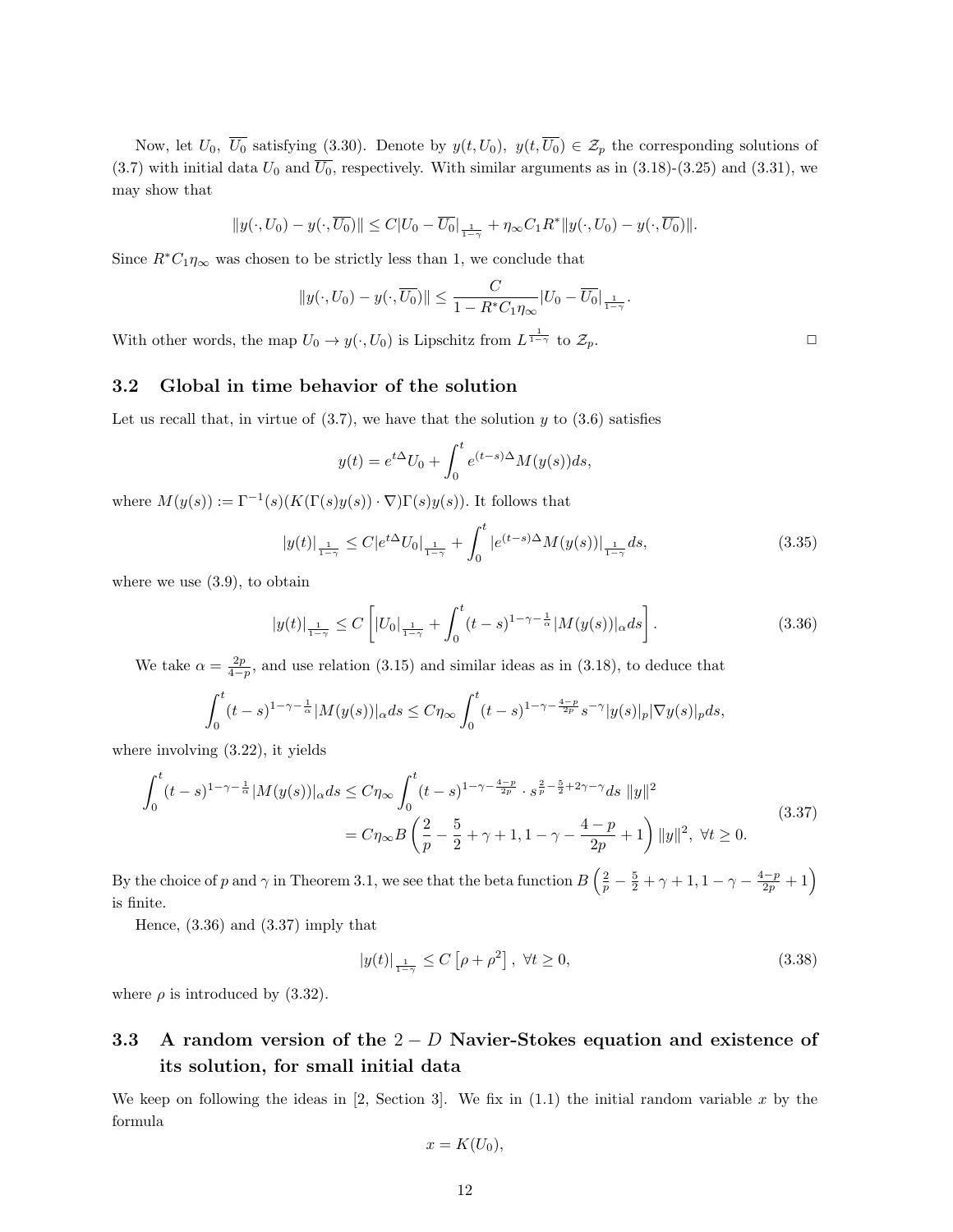where  $U_0$  satisfies condition (3.16) for all  $\omega \in \Omega_0$ . Then we define the process X by the formula

$$
X(t) = K(U(t)) = K(\Gamma(t)y(t)), \ t \ge 0,
$$

where y is the solution to  $(3.7)$  who's existence and uniqueness is guaranteed by Theorem 3.1. Since  $U \in \mathcal{Z}_p$  (defined in Theorem 3.1), recalling the arguments in (3.16) (i.e., via the Riesz potentials estimates we showed that  $|K(f)|_r \leq |f|_{\frac{2r}{2+r}}$ , we deduce that

$$
|X(t)|_{\frac{2p}{2-p}} \leq C|U(t)|_p, \ t \geq 0,
$$

and so

$$
t^{1-\frac{1}{p}-\gamma}X \in C_b([0,\infty); L^{\frac{2p}{2-p}}). \tag{3.39}
$$

Furthermore, by the Carlderon-Zygmund inequality (see [9, Theorem 1]), we know that

$$
|\nabla K(f)|_p \le C|f|_p, \ \forall f \in L^p.
$$

Thus taking once  $f = U(t)$  then  $f = \partial_i U(t)$  in the above inequality, and making use of the fact that  $\Gamma^{-1}U \in \mathcal{Z}_p$ , we get that

$$
t^{1-\frac{1}{p}-\gamma} \partial_i X \in C_b([0,\infty); L^p), \tag{3.40}
$$

and

$$
t^{\frac{3}{2}-\frac{1}{p}-\gamma}\partial_i\partial_j X \in C_b([0,\infty);L^p),\tag{3.41}
$$

for  $i, j = 1, 2$ .

By (3.11) and (3.30) and the Fernique theorem, we see that both  $|U_0|_{\frac{1}{1-\gamma}}$  and  $R^*$  belong to  $\bigcap_{r\geq 1} L^r(\Omega)$ . Thus, since  $y \in \Sigma$ , we get via (3.39)-(3.41) that

$$
t^{1-\frac{1}{p}-\gamma}X \in C_b([0,\infty); L^r(\Omega; L^{\frac{2p}{2-p}})),
$$
  
\n
$$
t^{1-\frac{1}{p}-\gamma}\partial_i X \in C_b([0,\infty); L^r(\Omega; L^p)),
$$
  
\n
$$
t^{\frac{3}{2}-\frac{1}{p}-\gamma}\partial_i \partial_j X \in C_b([0,\infty); L^r(\Omega; L^p)), \forall r \ge 1, i, j = 1, 2.
$$

Finally, if in equation (3.7) one applies the operator  $K(\Gamma)$ , we get for X the equation

$$
X(t) = K(e^{t\Delta}\Gamma(t) \operatorname{curl} x) + \int_0^t K\left(e^{(t-s)\Delta}\Gamma(t)\Gamma^{-1}(s)[K(\operatorname{curl}X(s))\cdot\nabla](\operatorname{curl}X(s))\right)ds, \ t \ge 0.
$$

The above equation may be viewed as the random version of the Navier-Stokes equation (1.1). However, since  $U_0$  is not  $\mathcal{F}_0$ −measurable, the process  $t \to U(t)$  is not  $\mathcal{F}_t$ −adapted, and so X is not  $\mathcal{F}_t$ −adapted, too. By Theorem 3.1 we know that the above equation has a unique solution.

# 4 The existence results for the  $3-D$  case

Now, we place ourselves in the whole  $\mathbb{R}^3$  space. In this case, the Biot-Savart integral operator is given as

$$
K(u)(\xi) := -\frac{1}{4\pi} \int_{\mathbb{R}^3} \frac{\xi - \xi}{|\xi - \overline{\xi}|^3} \times u(\overline{\xi}) d\overline{\xi}, \ \xi \in \mathbb{R}^3.
$$

Hence, by  $(2.3)$ , we get the following equation for the vorticity field U:

$$
\begin{cases}\ndU = \Delta Udt + [K(U) \cdot \nabla]Udt - (U \cdot \nabla)K(U)dt + \sum_{i=1}^{N} (B_i(t) + \theta_i I)Ud\beta_i \text{ in } (0, \infty) \times \mathbb{R}^3, \\
U(0, \xi) = U_0(\xi) = (curl \ x)(\xi), \ \xi \in \mathbb{R}^3.\n\end{cases} \tag{4.1}
$$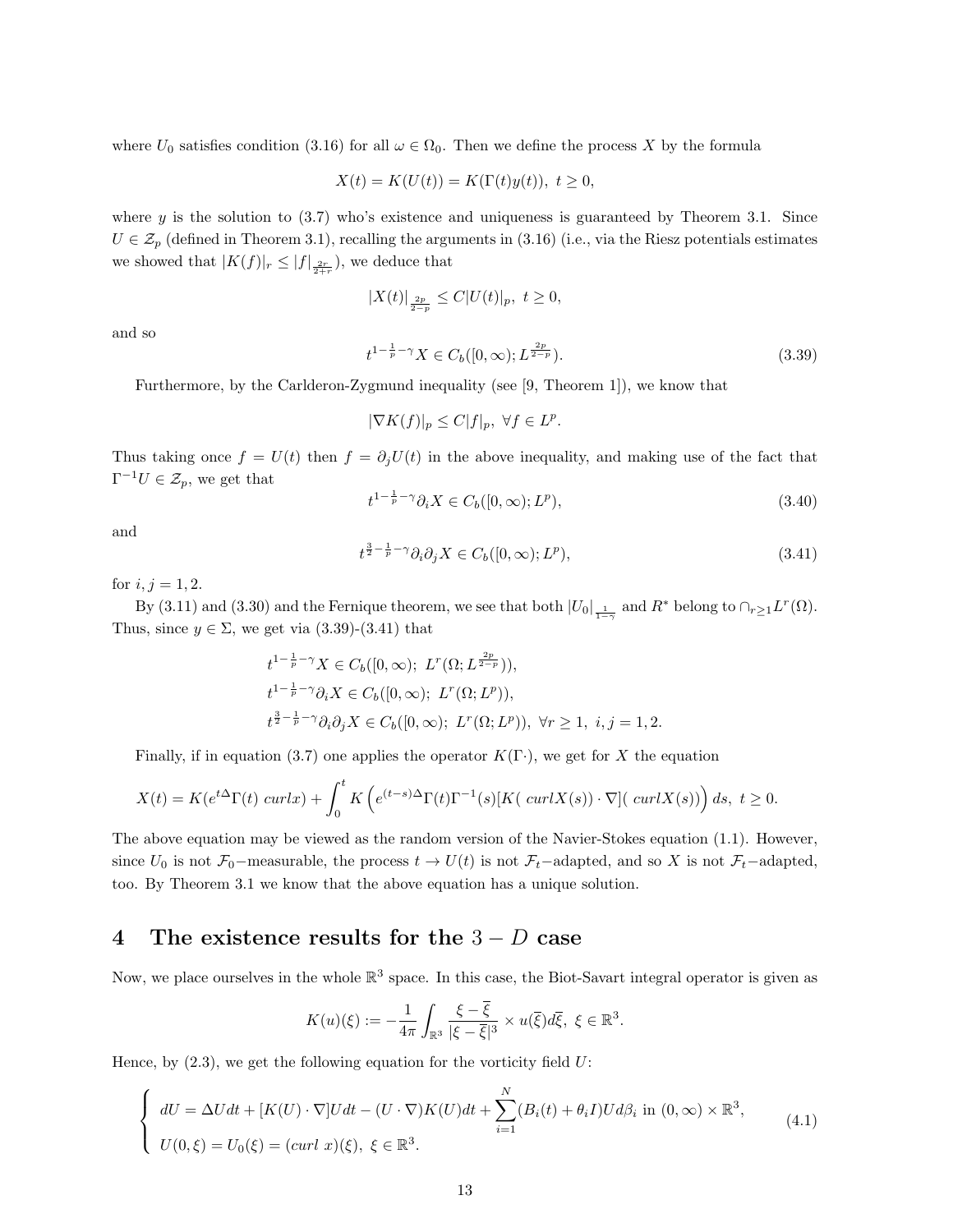Consider again the transformation

$$
U(t) := e^{\sum_{i=1}^{N} \left[ \int_0^t B_i(s) d\beta_i + \beta_i \theta_i - \frac{1}{2} \int_0^t B_i^2(s) ds - \frac{1}{2} \theta_i^2 t - \theta_i \int_0^t B_i(s) ds \right]} y(t).
$$
 (4.2)

By Lemmas 2.1, 2.2 and Corollary 2.1, we have that the operator

$$
\Gamma(t) := e^{\sum_{i=1}^{N} \left[ \int_0^t B_i(s) d\beta_i + \beta_i \theta_i - \frac{1}{2} \int_0^t B_i^2(s) ds - \frac{1}{2} \theta_i^2 t - \theta_i \int_0^t B_i(s) ds \right]}
$$
(4.3)

is well-defined on  $L^q(\mathbb{R}^3)$ ,  $1 < q < \infty$ , and it is invertible. Again, set  $\Gamma^{-1}$  for its inverse.

Then, likewise in  $[1]$ , one may show that y satisfies

$$
\frac{dy}{dt} = \Delta y(t) + \Gamma^{-1}(t)[K(\Gamma(t)y(t))\cdot\nabla](\Gamma(t)y(t)) - \Gamma^{-1}(t)(\Gamma y(t)\cdot\nabla)(K(\Gamma y(t)); y(0)) = U_0.
$$
\n(4.4)

We write equation (4.4) in the mild formulation as

$$
y(t) = G(y(t)) := e^{t\Delta}U_0 + F(y)(t), \ t \ge 0,
$$
\n(4.5)

where

$$
F(f)(t) := \int_0^t e^{(t-s)\Delta} \Gamma^{-1}(s) [K(\Gamma(s)f(s)) \cdot \nabla] (\Gamma(s)f(s)) ds - \int_0^t e^{(t-s)\Delta} \Gamma^{-1}(s) (\Gamma y(s) \cdot \nabla) (K(\Gamma y(s)) ds, \ t \ge 0. \tag{4.6}
$$

Here,

$$
(e^{t\Delta}g)(\xi) := \frac{1}{(4\pi t)^{\frac{3}{2}}} \int_{\mathbb{R}^3} e^{-\frac{|\xi - \overline{\xi}|^2}{4t}} g(\overline{\xi}) d\overline{\xi}, \ t \ge 0, \ \xi \in \mathbb{R}^3.
$$

One can easily show that for  $1 < \alpha \leq \beta < \infty$ , we have, for some  $c > 0$ , the estimates

$$
|e^{t\Delta}g|_{\beta} \le ct^{\frac{3}{2}\left(\frac{1}{\beta}-\frac{1}{\alpha}\right)}|g|_{\alpha}, g \in L^{\alpha}(\mathbb{R}^{3}),\tag{4.7}
$$

and

$$
|\partial_j e^{t\Delta} g|_{\beta} \le c t^{\frac{3}{2}\left(\frac{1}{\beta} - \frac{1}{\alpha}\right) - \frac{1}{2}} |g|_{\alpha}, \ u \in L^{\alpha}(\mathbb{R}^3), \ j = 1, 2, 3. \tag{4.8}
$$

The following theorem is the counterpart, for the  $3 - D$  case, of the Theorem 3.1.

**Theorem 4.1.** Let  $\frac{3}{2} < p < 2$ , and  $\Omega_0 := \{ \eta_{\infty} < \infty \}$  and consider (4.5) for fixed  $\omega \in \Omega_0$ . Then,  $\mathbb{P}(\Omega_0) = 1$  and there is a positive constant C independent of  $\omega \in \Omega_0$  such that, if  $U_0 \in L^{\frac{3}{2}}(\mathbb{R}^3)$  is such as

$$
\eta_{\infty}|U_0|_{\frac{3}{2}} \le C,\tag{4.9}
$$

then the random equation (4.5) has a unique solution  $y \in \mathcal{Z}_p$  which satisfies

$$
[K(\Gamma y)\cdot\nabla](\Gamma y)-(\Gamma y\cdot\nabla)(K(\Gamma y))\in L^1(0,\infty;L^{\frac{3p}{6-p}}(\mathbb{R}^3)).
$$

Here

$$
\eta_{\infty} := e^{\sup_{0 \le s < \infty} \sum_{i=1}^{N} [\beta_i(s)\theta_i - \frac{s}{4}\theta_i^2]}
$$

and  $\mathcal{Z}_p$  is defined by

$$
\mathcal{Z}_p := \left\{ f : \ t^{1 - \frac{3}{2p}} f \in C_b([0, \infty); L^p(\mathbb{R}^3)), \ t^{\frac{3}{2}\left(1 - \frac{1}{p}\right)} \partial_j f \in C_b([0, \infty); L^p(\mathbb{R}^3)), \ j = 1, 2, 3 \right\}.
$$
 (4.10)

Moreover, for each  $\phi \in L^3(\mathbb{R}^3) \cap L^{\frac{3p}{4p-6}}(\mathbb{R}^3)$ , the function

$$
t\to \int_{\mathbb{R}^3} y(t,\xi) \phi(\xi) d\xi
$$

is continuous on  $[0,\infty)$ . The map  $U_0 \to y$  is Lipschitz from  $L^{\frac{3}{2}}(\mathbb{R}^3)$  to  $\mathcal{Z}_p$ .

In particular, the vorticity equation (4.1) has a unique solution U such that  $\Gamma^{-1}U \in \mathcal{Z}_p$ .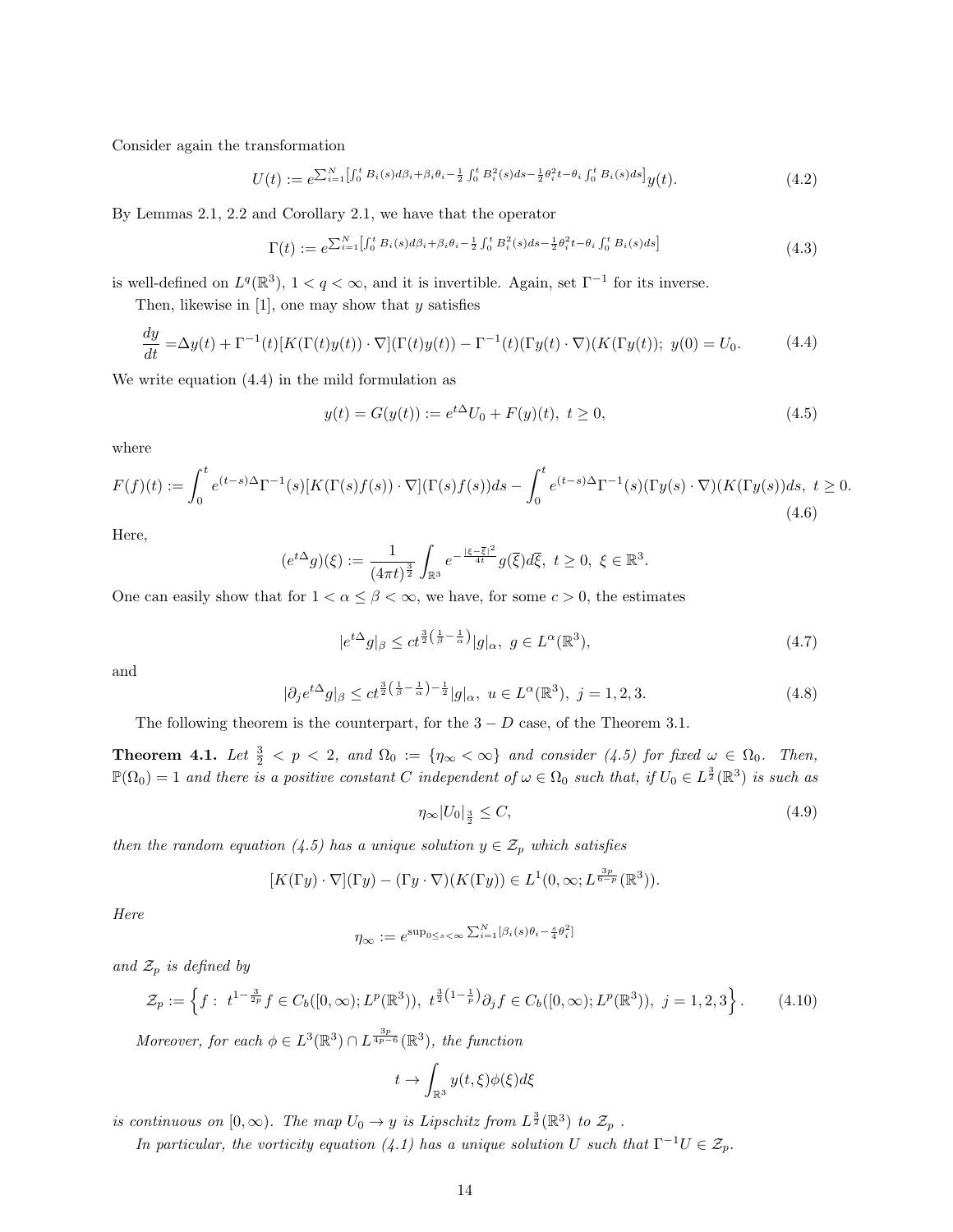We notice that, likewise in [2, Remark 1.2] one can show that the condition  $(4.9)$  is not void.

Proof. The proof follows by identical arguments as those in the proof of Theorem 3.1, but, this time, with the Sobolev embeddings, Riesz potential estimates, and Calderon-Zygmund inequality corresponding to the  $3 - D$  case, that can be found in the proof of Theorem 1 in [2]. Therefore, no further details are given.  $\Box$ 

### 4.1 A random version of the  $3-D$  Navier-Stokes equation

We go one obtaining the counterparts of the results in the  $2-D$  case, for the  $3-D$  case as-well. Concerning the random version of the  $3 - D$  Navier-Stokes equation, we fix in (1.1) the initial random variable x by the formula

$$
x=K(U_0),
$$

where  $U_0$  satisfies condition (4.9) for all  $\Omega_0$ . Then we define the process X by the formula

$$
X(t) = K(U(t)) = K(\Gamma(t)y(t)), \ t \ge 0,
$$

where y is the solution to  $(4.5)$  who's existence and uniqueness is guaranteed by Theorem 4.1. Since U 
ightarrow U ightarrow  $(1, 2)$  and  $(1, 3)$ , via the Riesz potentials estimates we may show that  $|X(t)|_{\frac{3p}{3-p}} \le$  $|U(t)|_p, t \ge 0$ , (see [2, Eq. (3.3)]), and so

$$
t^{1-\frac{3}{2p}}X \in C_b([0,\infty); L^{\frac{3p}{3-p}}). \tag{4.11}
$$

Furthermore, by the Carlderon-Zygmund inequality (see [9, Theorem 1]), we know that

$$
|\nabla K(f)|_p \le C|f|_p, \ \forall f \in L^p.
$$

Thus taking once  $f = U(t)$  then  $f = \partial_i U(t)$  in the above inequality, and making use of the fact that  $\Gamma^{-1}U \in \mathcal{Z}_p$ , we get that

$$
t^{\frac{3}{2}\left(1-\frac{1}{p}\right)}\partial_i X \in C_b([0,\infty); L^p),\tag{4.12}
$$

and

$$
t^{\frac{3}{2}\left(1-\frac{1}{p}\right)}\partial_i\partial_j X \in C_b([0,\infty); L^p),\tag{4.13}
$$

for  $i, j = 1, 2, 3$ .

Then, similarly as in [2, Eqs. (3.4)-(3.10)], one may deduce as-well that

$$
t^{1-\frac{3}{2p}} X \in C_b([0,\infty); \ L^r(\Omega; L^{\frac{3p}{3-p}})), \ r \ge 1,
$$
  
\n
$$
t^{\frac{3}{2}(1-\frac{1}{p})} \partial_i X \in C_b([0,\infty); \ L^r(\Omega; L^p)),
$$
  
\n
$$
t^{\frac{3}{2}(1-\frac{1}{p})} \partial_i \partial_j X \in C_b([0,\infty); \ L^r(\Omega; L^p)), \ \forall r \ge 1, \ i, j = 1, 2, 3.
$$

Finally, if in equation  $(4.1)$  one applies the operator K, we get for X the equation

$$
X(t) = K(e^{t\Delta} \Gamma(t) \operatorname{curl} x) + \int_0^t K\left(e^{(t-s)\Delta} \Gamma(t) \Gamma^{-1}(s)[K(\operatorname{curl} X(s)) \cdot \nabla](\operatorname{curl} X(s))\right) ds
$$

$$
- \int_0^t K\left(e^{(t-s)\Delta} \Gamma(t)(\Gamma^{-1}(s)(\operatorname{curl} X(s)) \cdot \nabla)(K(\operatorname{curl} X(s)))\right) ds.
$$

The above equation may be viewed as the random version of the Navier-Stokes equation (1.1), the  $3-D$ case. However, since  $U_0$  is not  $\mathcal{F}_0$ −measurable, the process  $t \to U(t)$  is not  $\mathcal{F}_t$ −adapted, and so X is not  $\mathcal{F}_t$ –adapted, too. By Theorem 4.1 we know that the above equation has a unique solution.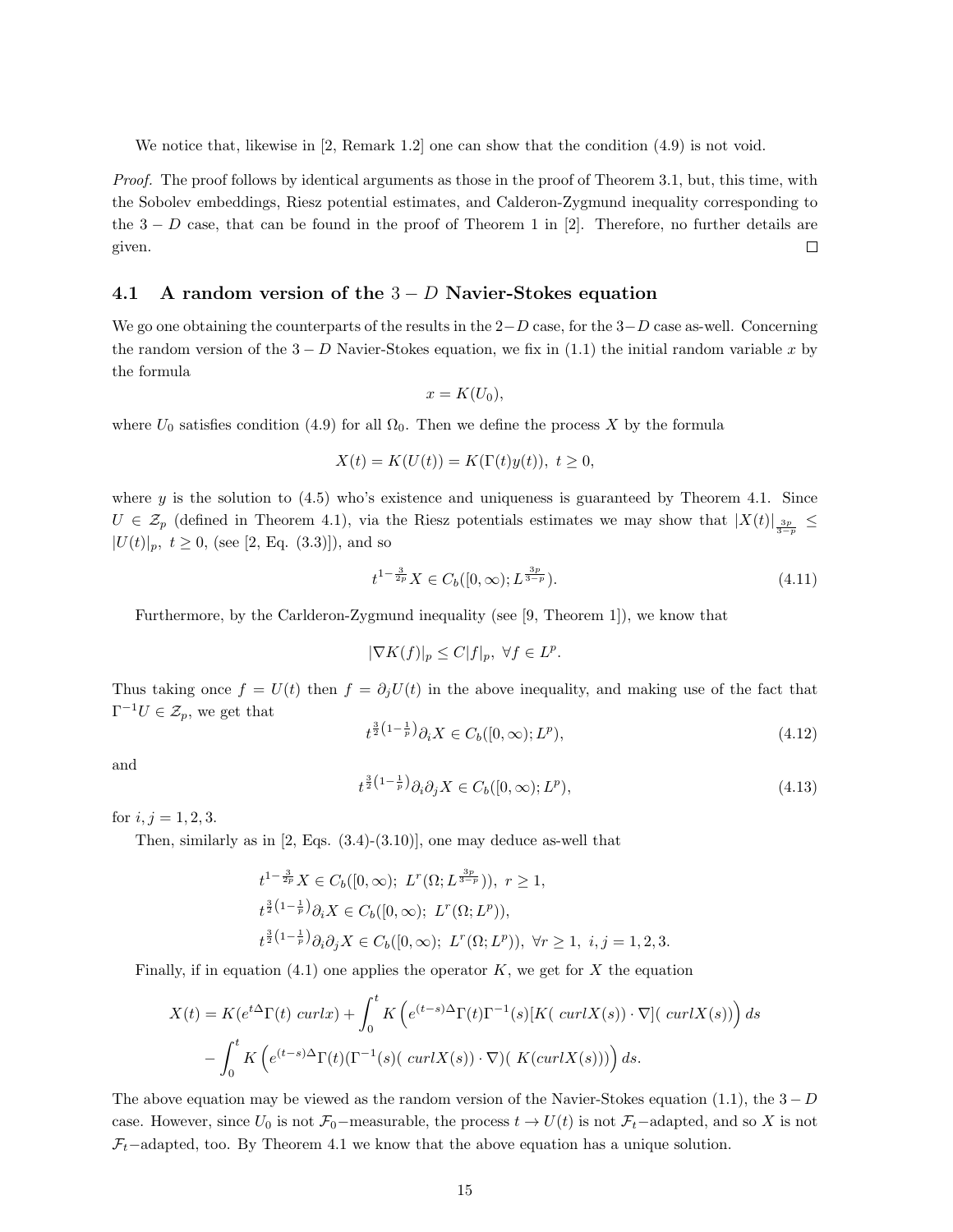# 5 Existence of solutions to a stochastic Navier-Stokes equations, up to a stopping time, adapted to the Brownian motion

Recall the notations and the results from Theorem 3.1. For each  $r > 0$  we define the stopping time

$$
\tau_r := \inf \left\{ t \ge 0; \ \eta_t \ge r \right\}.
$$

Then,  $\tau_r$  goes to infinity for  $r \to \infty$ . If  $U_0(\omega) \in L^{\frac{1}{1-\gamma}}$  is such that

$$
\sup_{0\leq s\leq\tau_r(\omega)}\eta_s(\omega)|U_0(\omega)|_{\frac{1}{1-\gamma}}
$$

then equation (4.5) has a unique solution  $y = y(t, \omega)$ ,  $t \in [0, \tau_r(\omega)]$ ,  $y(\omega, 0) = U_0(\omega)$ . Once we fix  $r > 0$ , noticing that  $\eta_s \leq r$  if  $s \leq \tau_r$ , we deduce that in the case that  $U_0 \in L^{\frac{1}{1-\gamma}}$  is deterministic and  $|U_0|_{\frac{1}{1-\gamma}} \leq \frac{1}{r}C$ , we have

$$
\sup_{0\leq s\leq\tau_r(\omega)}\eta_s(\omega)|U_0|_{\frac{1}{1-\gamma}}\leq C,\ \mathbb{P}-\text{a.e. }\omega\in\Omega.
$$

Now, define

$$
y^{\tau_r}(t) := \begin{cases} y(t), & t \in [0, \tau_r], \\ y(\tau_r), & t \ge \tau_r. \end{cases}
$$

Since  $U_0$  is deterministic, it follows that  $y^{\tau_r}$  is  $(\mathcal{F}_t)_{t\geq 0}$ -adapted and so is  $U^{\tau_r}(t) = \Gamma(t)y^{\tau_r}(t)$ ,  $t \geq 0$ . By the stochastic calculus, we conclude that  $U^{\tau_r}$  solves the stochastic vorticity equation (3.2) on [0,  $\tau_r$ ], while  $X^{\tau_r}(t) = K(U^{\tau_r}(t))$  solves the stochastic Navier-Stokes equation on  $[0, \tau_r]$ . These lead to the following corollary of Theorem 3.1

**Corollary 5.1.** For each r and deterministic  $U_0 \in L^{\frac{1}{1-\gamma}}$  satisfying the condition

$$
|U_0|_{\frac{1}{1-\gamma}} \leq \frac{C}{r},
$$

there is a unique solution  $U = U(t, \omega)$  to the vorticity equation (3.2) up to an explosion time  $\tau_r$  adapted to the Brownian motion.

A similar corollary holds true for the 3-D case in Theorem 4.1. As mentioned in [2, Remark 4.2] this local existence and uniqueness result for the stochastic Navier-Stokes equation is new due to the fact of low regular initial condition requirements. Moreover, one can solve the Navier-Stokes equation in vorticity form on a nonempty time interval  $[0, \tau_r)$  for deterministic  $U_0 \in L^{\frac{1}{1-\gamma}}$  (  $U_0 \in L^{\frac{3}{2}}$  in the 3-D case).

### Acknowledgement

I.M. was supported by a grant of the "Alexandru Ioan Cuza" University of Iasi, within the Research Grants program, Grant UAIC, code GI-UAIC-2018-03. Financial support by the DFG through CRC 1283 is gratefully acknowledged by M.R.

### References

[1] V. Barbu, M. Röckner, An operatorial approach to stochastic partial differential equations driven by linear multiplicative noise, J. Eur. Math. Soc., 17 (2015), 1789-1815.